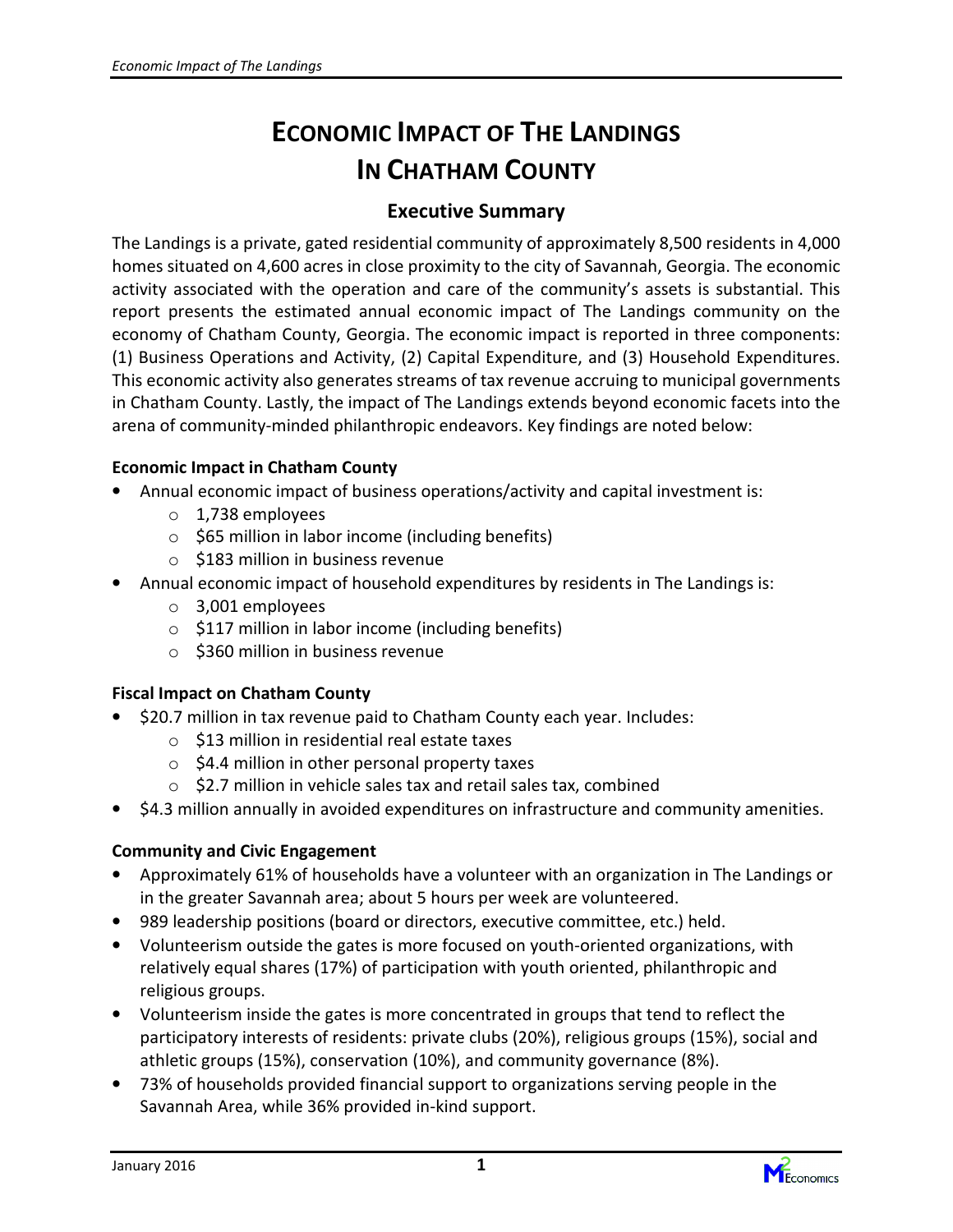# ECONOMIC IMPACT OF THE LANDINGS IN CHATHAM COUNTY

## Table of Contents

|     | <b>Executive Summary</b>                                                     | $\mathbf{1}$ |
|-----|------------------------------------------------------------------------------|--------------|
|     | 1. Introduction                                                              | 3            |
| 1.1 | Background                                                                   | 3            |
| 1.2 | Objectives of the project                                                    | 3            |
|     | 2. Methodology                                                               | 3            |
| 2.1 | Data Sources                                                                 | 4            |
| 2.2 | <b>Key Assumptions</b>                                                       | 5            |
|     | 3. Economic Impact                                                           | 9            |
| 3.1 | <b>Economic Impact Summary</b>                                               | 9            |
| 3.2 | Economic Impact Detail: Business Operations/Activity and Capital Expenditure | 10           |
| 3.3 | Economic Impact Detail: Household Activity                                   | 14           |
|     | 4. Fiscal Impact                                                             | 15           |
|     | 5. Community and Civic Engagement                                            | 18           |
|     | <b>Appendix A. Labor Income Impacts</b>                                      | 21           |
|     | <b>Appendix B: Property Tax Detail</b>                                       | 23           |

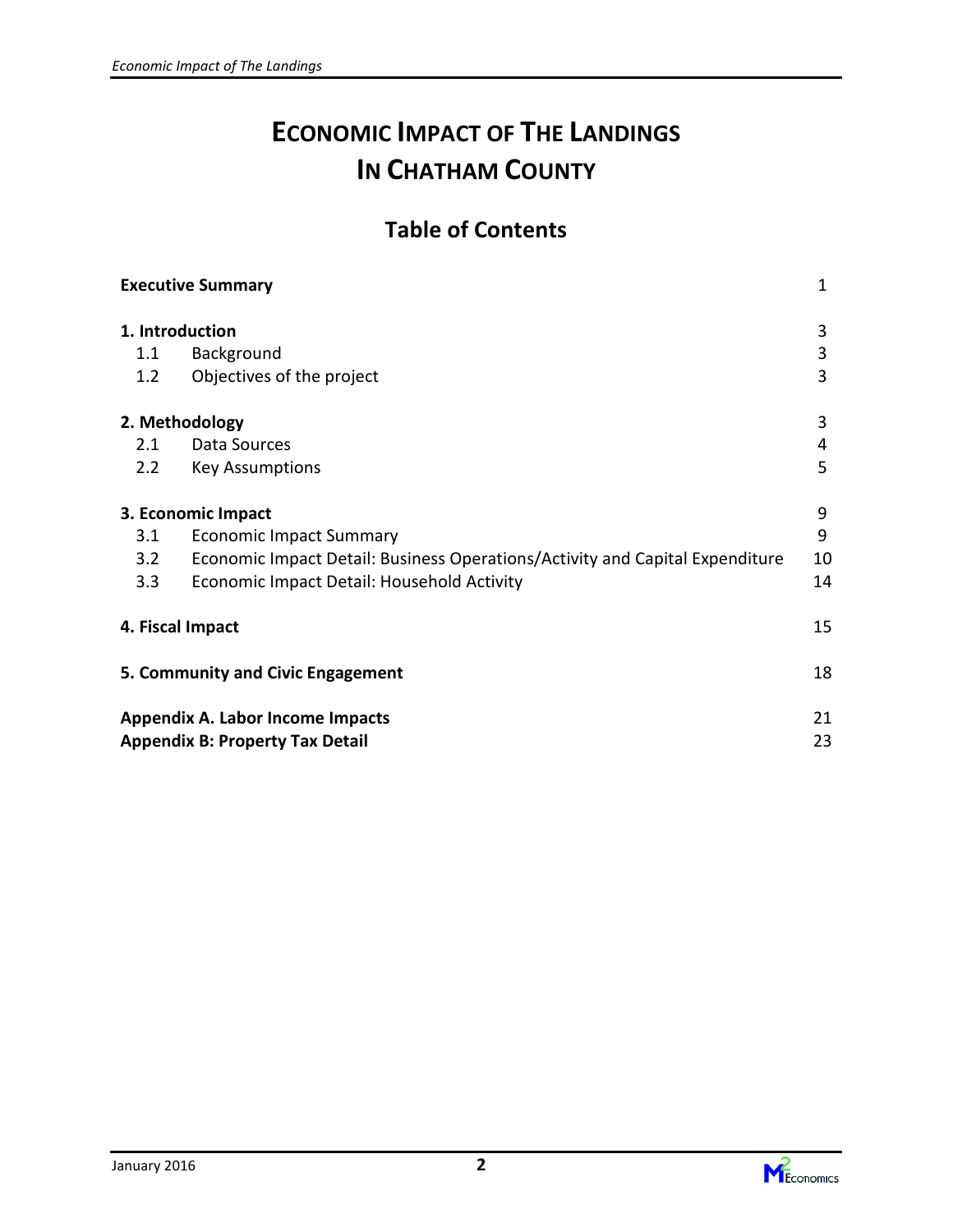# ECONOMIC IMPACT OF THE LANDINGS IN CHATHAM COUNTY

### 1. Introduction

#### 1.1 Background

The Landings is a private, gated residential community of approximately 8,500 residents in 4,000 homes situated on 4,600 acres in close proximity to the city of Savannah, Georgia. The community offers world-class resort-like amenities including two deep-water marinas, six championship golf courses, 34 tennis courts, five pools, four dining clubhouses, and a 48,000 square foot fitness/wellness center. Other amenities include two athletic fields, playgrounds, dog-park, community garden, and 40 miles of walking and biking trails, 22 of which are paved.

#### 1.2 Objectives of the Project

The economic activity associated with the operation and care of the community's assets is substantial. This report presents the estimated annual economic impact of The Landings community on the economy of Chatham County, Georgia. The impact includes activity directly attributable to the maintenance and care of the community as well as residential development and investment in infrastructure. Additionally, the community's residents host an estimated 32,800 visitors annually staying 3.5 nights each, thus further stimulating the economy of Savannah and Chatham County. Further, numerous residents operate small businesses unobtrusively out of residences, thereby contributing to the economic well-being of the community and Chatham County. Lastly, the economic impact associated with the consumer expenditures of The Landings residents is estimated. The direct and indirect economic impacts include an estimation of employment, labor income, and business revenue (sales) generated because of the business activity and capital investment attributable to The Landings.

A second component of the project is to estimate the fiscal impact on Chatham County government from the above-described economic impact. This includes an estimate of real estate and personal property tax revenue, sales tax revenue, hotel and motel sales tax revenue, and other business taxes paid or generated.

Lastly, the project reports the findings of the survey of residents of The Landings who are engaged in the civic life of the community and the greater Savannah area. Information about donation of time, financial resources, and/or in-kind resources to local organizations is provided.

### 2. Methodology

The economic impact estimates are based on a comprehensive economic model of the county economy secured from IMPLAN Group LLC (www.IMPLAN.com). The vendor provided state-of-

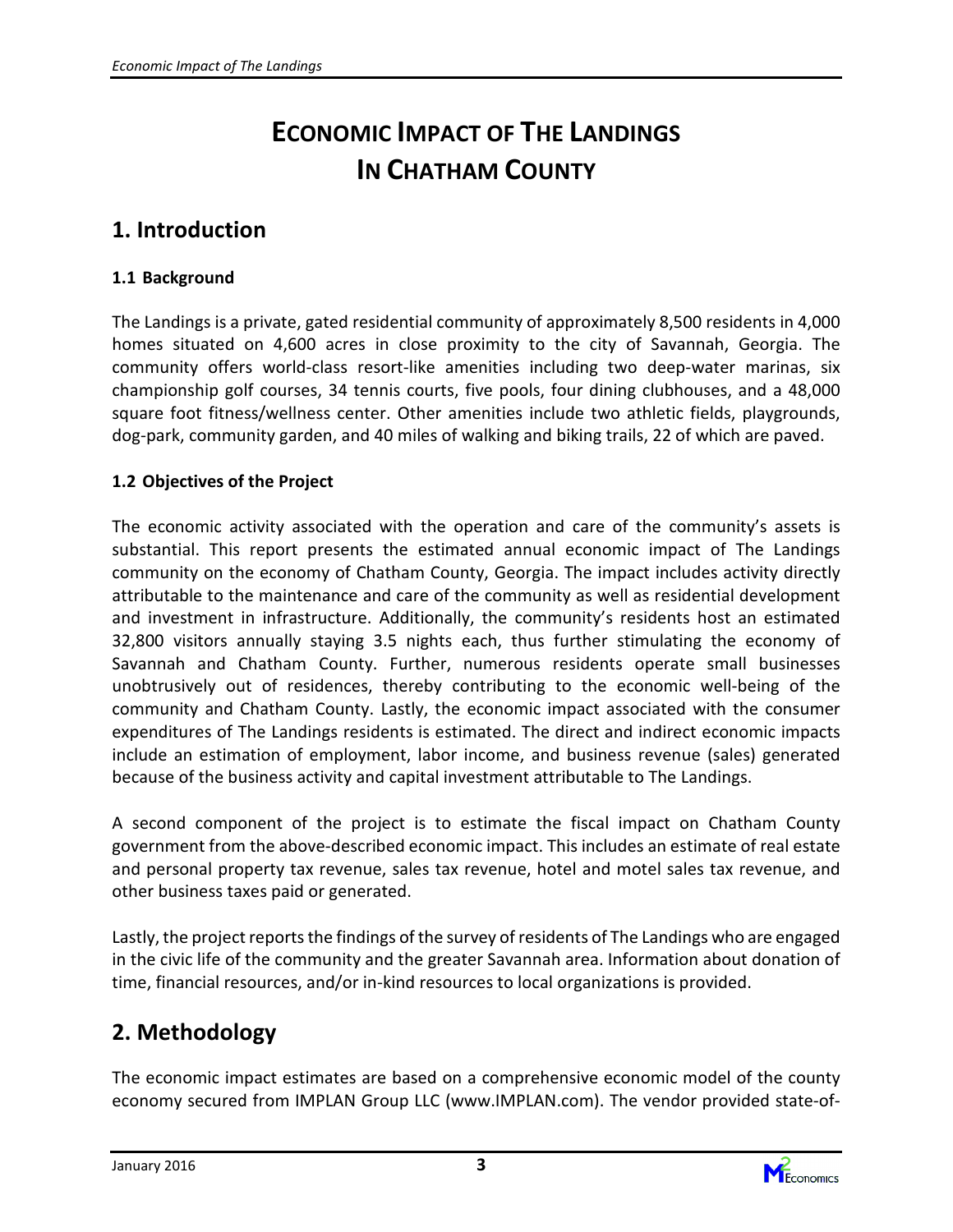the-art software (IMPLAN) that estimates economic impacts. IMPLAN is based on an input-output model that tracks the flow of expenditures through 536 sectors of the economy and provides a conventionally accepted method of assessing the economic effects of an event, business, or industry.

Business activity in The Landings creates waves of economic ripple effects in Chatham County. Initially, there is a direct impact on firms with which entities in The Landings do business. As Landings entities and the firms with which they do business conduct their operations, they purchase inputs from vendors in their supply chains. These supply chain firms also ramp up activity to meet demand originating in The Landings.

Some leakage of economic activity out of the Chatham County economy occurs as firms in the supply chain purchase inputs from businesses not located in the county. However, many supplier firms purchase a portion of their inputs from other businesses located in the county. This induces cycles of new rounds of economic activity referred to as secondary (indirect) effects.<sup>1</sup> Further, the employees of the suppliers spend a portion of their income purchasing goods and services from other county businesses, triggering additional rounds of economic activity.

Each subsequent round of spending results in a smaller impact compared to the previous round because a portion of the spending "leaks out" of the county economy through the purchase of goods and services from businesses located outside of the Chatham County. An input-output model tracks each of these waves of spending and yields the total economic impact which is a multiple of the number of jobs or business revenue directly resulting from economic activity in The Landings.

#### 2.1 Data Sources

Expenditure data for the analysis was provided by The Landings Association, The Landings Club, and The Landings Company. In general, expenditure by The Landings Association was based on the Long Range Financial Plan information for four years, 2015 to 2018.

Another primary source of information was obtained from the Gelfond Group that conducted a community-wide survey of Landings households in the spring of 2015. Responses were obtained from 1,686 households of the approximately 4,000 occupied households in the community. The data collected in the survey effort was declared to be a representative sample of residents in The Landings by the Managing Director of the Gelfond Group, Ed Pinelli.<sup>2</sup>

Other data required for the analysis was obtained from Chatham County, the Savannah Area Chamber of Commerce Economic Trends, VisitSavannah, the Savannah Area Geographic Information System (SAGIS), Georgia Department of Revenue, City of Savannah, U.S. Census



<sup>1</sup>From a technical standpoint, "secondary" effects include what are known as "indirect" and "induced" impacts. Indirect impacts generally derive from supply chain impacts while induced impacts primarily are associated with the re-spending of worker income in the local area economy.

<sup>2</sup>Phone communication with Michael Toma, June 2015.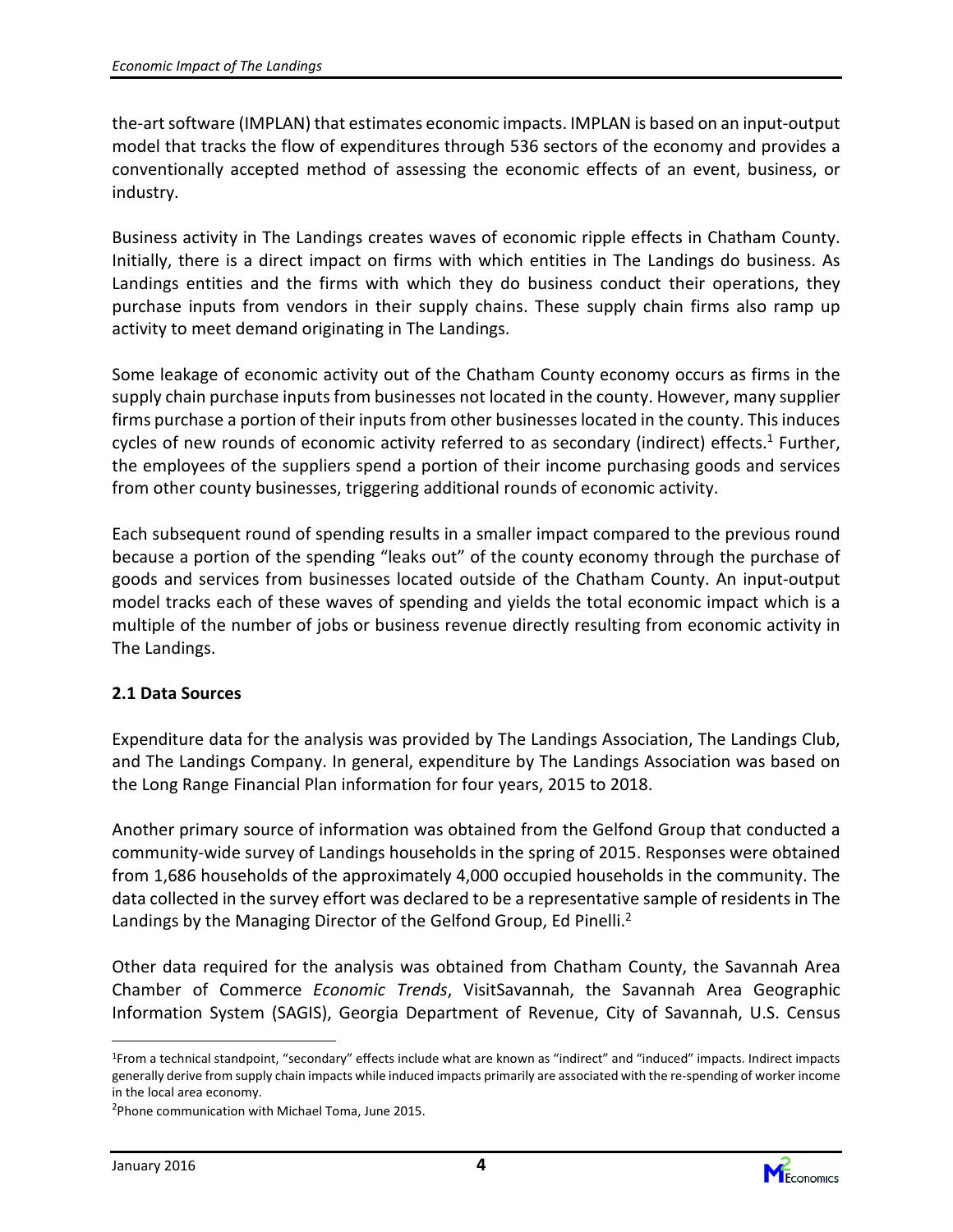Bureau, the Federal Home Loan Finance Agency, the National Association of Home Builders, and IMPLAN Group LLC.

#### 2.2 Key Assumptions

This section describes key assumptions used in the analysis. In general, the economic impact is grouped and reported in three primary components:

- 1) Business Operations and Activity
- 2) Capital Expenditure
- 3) Household Activity

The first two components are typical reporting aggregations for economic impact research projects, while the third component is a customized component for this project. In summary impact information below, the impacts associated with business operations/activity and capital expenditures are reported individually and combined. More detailed impact data is combined in reporting for these two components. The impact associated with household activity (consumer spending of The Landings residents) is reported separately in summary form and also in greater detail.

The key assumptions under-pinning the impact estimates are discussed next in sequence of their introduction above. In many cases, the assumptions used in the analysis are derived from pertinent survey data collected by the Gelfond Group and are reported when relevant in this section.

#### 2.2.1 Key Assumptions for Business Operations and Activity

For the purpose of analysis, there are six components of Business Operations and Activity:

- 1) The Landings Association
- 2) The Landings Club
- 3) The Landings Company
- 4) Residential Construction, Addition, and Renovation
- 5) Visitor Spending
- 6) Home-Based Small Business

#### The Landings Association

The Landings Association performs a wide variety of operations, maintenance, and capital investment functions for residents of The Landings. Information obtained from the 2015 Budget of The Landings Association is used to categorize the organization's activities into different economic sectors (recall that the impact software allows for the modeling of impacts in up to 536 possible economic sectors).

The categorization followed the Association's departmental structure and various economic functions in the department categories are modeled with the impact software. For example,

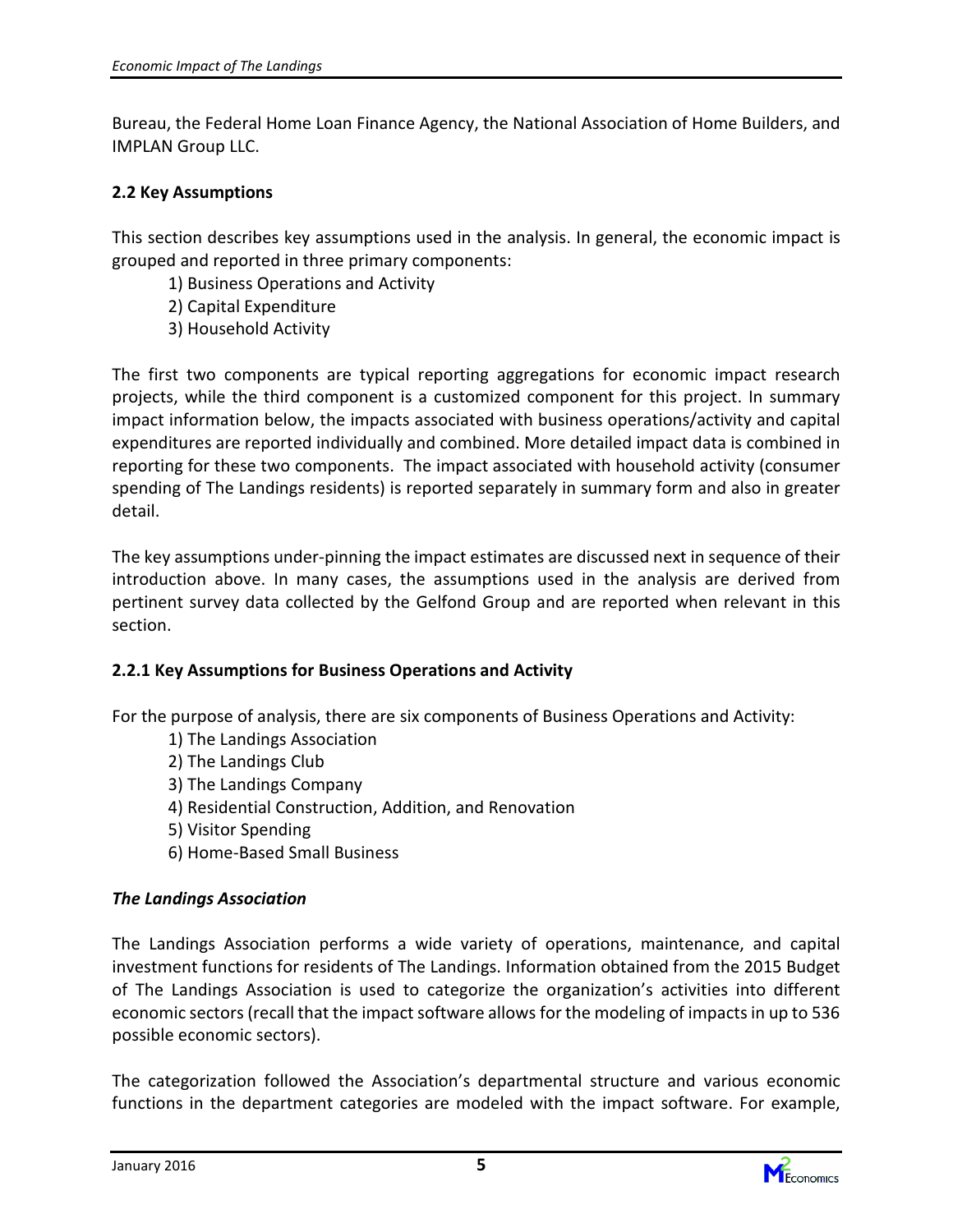IMPLAN sector 448 (accounting, tax preparation, bookkeeping, and payroll services) closely matches the Association's Finance Department activity. Similarly, IMPLAN sector 467 (investigation and security services) closely matches the Association's Security Department activity. However, for the Public Works Department, numerous IMPLAN sectors are used to model the department's economic activity. For Public Works, several example IMPLAN sector and commodity categories used include<sup>3</sup>:

IMPLAN sector 62: Maintenance and repair construction of nonresidential structures IMPLAN sector 64: Maintenance and repair of streets, bridges, etc. IMPLAN sector 469: Landscape and horticultural services IMPLAN commodity 3402: Retail services - Gasoline stores IMPLAN commodity 3405: Retail services - General merchandise stores IMPLAN commodity 3437: Insurance

Expenditure data used in the modeling process was the four-year average of data from the 2015 Budget and Long Run Financial Plan (years 2015 to 2018) for the various departments.

#### The Landings Club

The Landings Club performs a wide variety of economic functions in the oversight of the community's resort-like amenities. Information used to model the economic activity of The Landings Club was obtained in an interview of the club's Executive Director, Steven Freund. Data pertaining to employment positions, budget, and capital expenditure are used as inputs in the impact modeling process.

#### The Landings Company

The Landings Company performs realtor and land development economic functions for the community. Information used to model the economic activity of The Landings Company was obtained in an interview of The Landings Company's President, Raoul Rushin. Data pertaining to employment positions, budget, and capital expenditure are used as inputs in the impact modeling process.

#### Residential Construction, Addition, and Renovation

Data provided by The Landings Association Community Development Department indicates that 35 permits for new residential construction had been issued in 2015<sup>4</sup>, 34 in 2014, and 26 in 2013. The average number of permits for new residential construction for the three years is 32 per year. Land costs are removed from the sale price of homes to estimate the cost of construction to be modeled with the software. Land costs are estimated by review of a sample of 18 newly constructed homes from 2013 through 2015 sold during the same period and for which the home



<sup>&</sup>lt;sup>3</sup>This listing for Public Works is not meant to be exhaustive of all possible categories of economic activity performed by the department. It is merely illustrative of the methodology and assumptions.

<sup>&</sup>lt;sup>4</sup>Through December 8, 2015.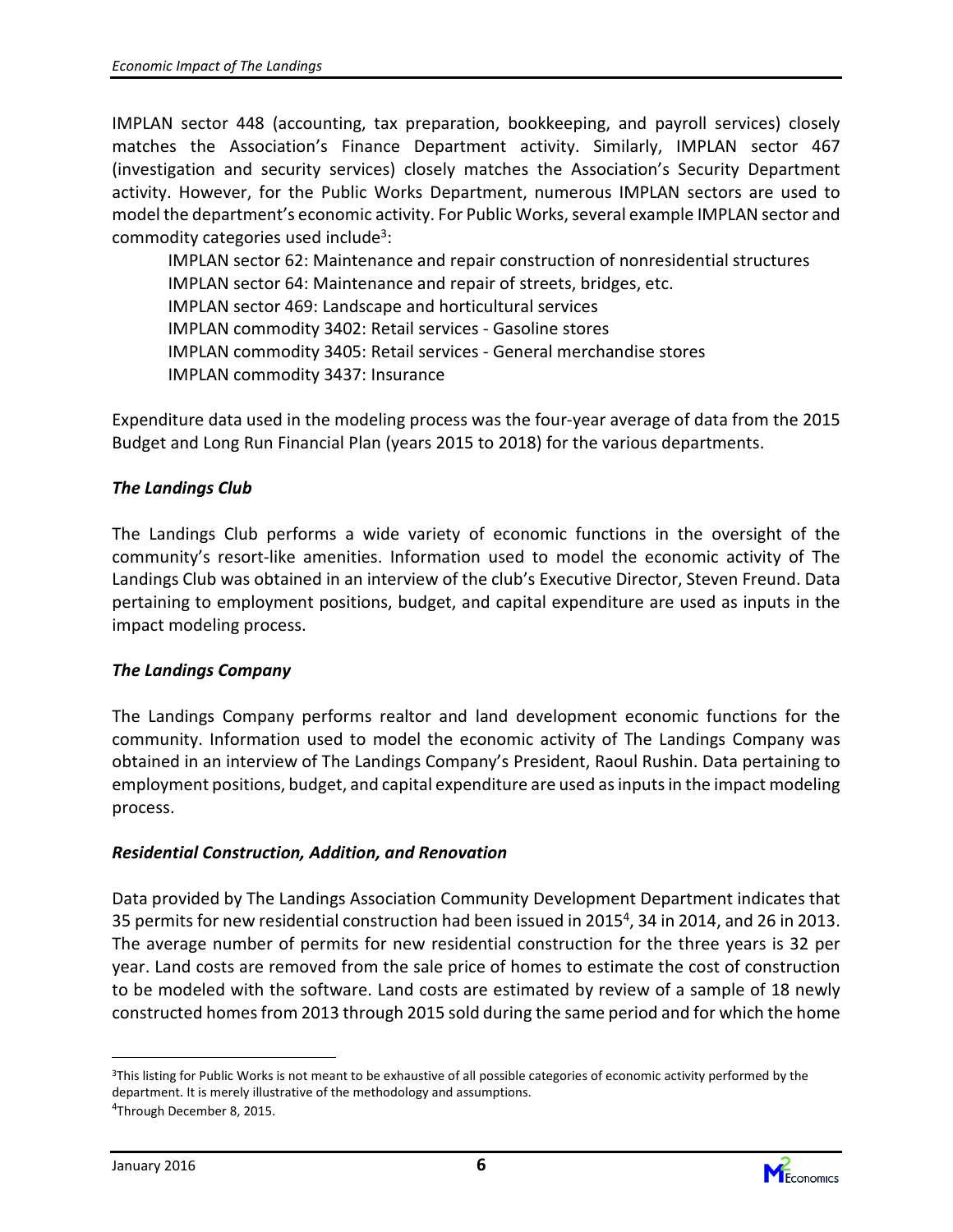sale price and land value (from SAGIS and Chatham County property records) is available. The land value of the parcels for which new homes had been permitted in 2015 is used to obtain the ratio of land value to home sale price from the sample of homes sold. The ratio is approximately 20%. This is used to obtain a figure of \$617,500 for construction costs for newly built homes, multiplied by 32 homes per year yields a figure of \$19.8 million per year for new home construction activity modeled with the software.

With respect to residential additions and renovation, Chatham County building permit data from 2008 to 2011<sup>5</sup> indicates the ratio of the dollar value of residential additions and renovations permitted by the county is approximately 21% of the dollar value of new residential construction permitted by the county. Thus, total annual residential construction, addition, and renovation activity in The Landings is assumed equal to \$23.9 million.

#### Visitor Spending

Visitors staying in The Landings engage in economic activity (restaurants, retail trade, recreation, etc.) while in Chatham County and this represents an injection of "new money" into the county economy. As indicated above, approximately 32,800 visitors per year are hosted by 90.5% of residents in The Landings. About 98% of the visitors stayed for less than two weeks, with the average length of stay lasting 3.5 nights. This yields approximately 112,500 person-nights. In addition, The Landings Company hosted about 650 Discovery Visits, generating an estimated additional 1,200 person-nights of visitation.

Data from VisitSavannah and the Savannah Area Chamber of Commerce about visitor spending per-person, per day was used to model the spending behavior of visitors hosted in The Landings. The Chamber of Commerce data was adjusted to account for different expenditure behavior by Landings' visitors as compared to the typical overnight tourist in Savannah. Spending on accommodations was not relevant for Landings' visitors<sup>6</sup>, while (outside The Landings) restaurant and transportation spending is lower. Retail spending for Landings' visitors was adjusted upward in reflection of the fact that visitors staying in The Landings are spending substantially less in restaurants outside The Landings. Longer-term (greater than two weeks) visitor spending was assumed to be about 50% of the spending of short-term visitors. In the aggregate, visitor spending is estimated to be \$3.8 million annually.

#### Home-Based Small Business

The Gelfond Group's survey data suggests approximately 11% of The Landings households operate unobtrusive small business enterprises from their homes. In 22% of these enterprises,



<sup>&</sup>lt;sup>5</sup>Data for 2012 and later is not available. County staff hopes to have online searchable capability available during 2016: 2011 Communication with Darrin K. Brown, Operations Coordinator, Building Safety & Regulatory Services and 2016 communication with Gregori S. Anderson, CBO Director, Chatham County Building Safety & Regulatory Services.

<sup>&</sup>lt;sup>6</sup>The fees paid for Discovery visits are accounted for in the budgets of The Landings Club and The Landings Company and are modeled as elements of those units' budgets.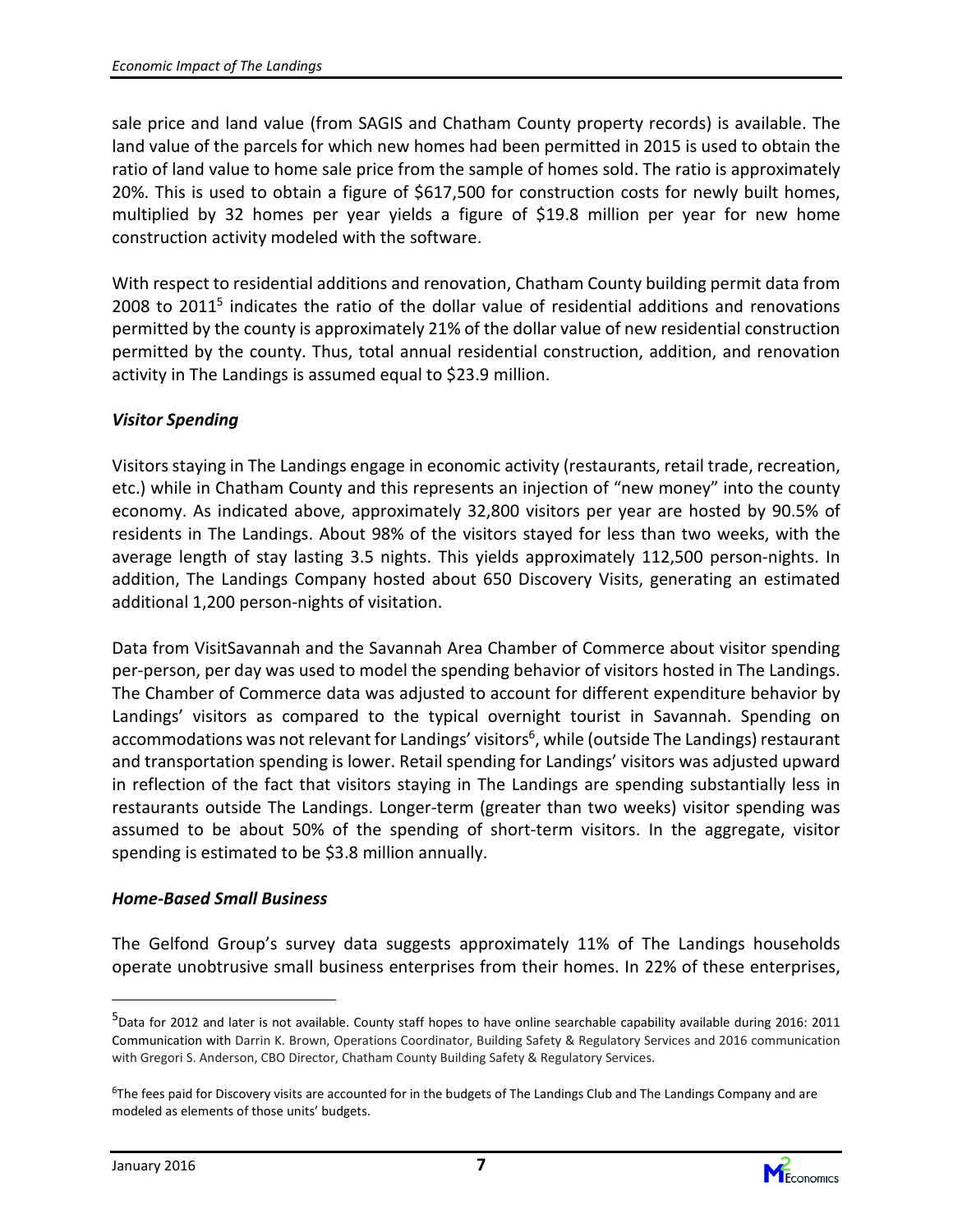owners work on a full-time basis, while 67% work less than 20 hours per week. Thirteen percent of the firms have additional employees who work a combined total of 24.5 hours per week. There are a total of 267 full-time equivalent workers in these home-based small businesses. These workers are modeled in the impact software as working in eight representative economic sectors including business research, consulting, marketing, accounting, legal services, and technical expertise, among others.

#### 2.2.2 Key Assumptions for Capital Expenditures

Capital expenditure information was obtained from The Landings Club and The Landings Company through interviews mentioned above. In addition, the 2015 budget of The Landings Association along with additional data requests for actual 2013-2015 and projected 2016-2018 Capital Asset Management Plan expenditures provided the required data to complete the impact analysis. The Landings Club's \$4.4 million in annual capital expenditures are split roughly evenly across (1) golf course maintenance/improvements, (2) building maintenance, and (3) maintenance equipment. Approximately 81% of The Landings Association CAMP expenditures (\$2.1 million annual average, 2013 to 2018) are for marina infrastructure, roads and bridges, paths and trails, and lagoon work.

#### 2.2.3 Key Assumptions for Household Activity

The roughly 8,500 residents of The Landings are distributed across various income categories. Although U.S. Census Bureau data for zip code 31411 include approximately 200 households in the South Harbor and Modena Island neighborhoods, those households constitute 4.8% of the combined 4,200 households in those two neighborhoods and The Landings. Further, it is unlikely the income distribution of those 200 households alters the ratio of households across income categories in zip 31411 in an analytically meaningful way in the present context. Thus, the most recent data from the U.S. Census Bureau's annual American Community Survey (ACS) program for zip code 31411 is used as a starting point in the analysis of household expenditures.

The five-year estimate<sup>7</sup> (2010-2014) of the distribution of households across income (and benefits) categories for zip 31411 is truncated to exclude income categories of less than \$25,000 per household (7% of total households). These types of households are less likely to be found in The Landings and, if present, are likely to have other financial assets such that their expenditure patterns are more likely to reflect the expenditure pattern of higher income households. The percentage distribution of

| <b>Adjusted Household Income Distribution</b> |                                        |  |  |  |
|-----------------------------------------------|----------------------------------------|--|--|--|
| <b>Household Income and Benefits</b>          | <b>Percent of</b><br><b>Households</b> |  |  |  |
| \$25,000 to \$34,999                          | 6%                                     |  |  |  |
| \$35,000 to \$49,999                          | 8%                                     |  |  |  |
| \$50,000 to \$74,999                          | 14%                                    |  |  |  |
| \$75,000 to \$99,999                          | 14%                                    |  |  |  |
| \$100,000 to \$149,999                        | 24%                                    |  |  |  |
| \$150,000 to \$199,999                        | 13%                                    |  |  |  |
| \$200,000 or more                             | 21%                                    |  |  |  |

households across the remaining income categories is recomputed to account for the absence of



 $7$ Three-year estimates are no longer available through the ACS program.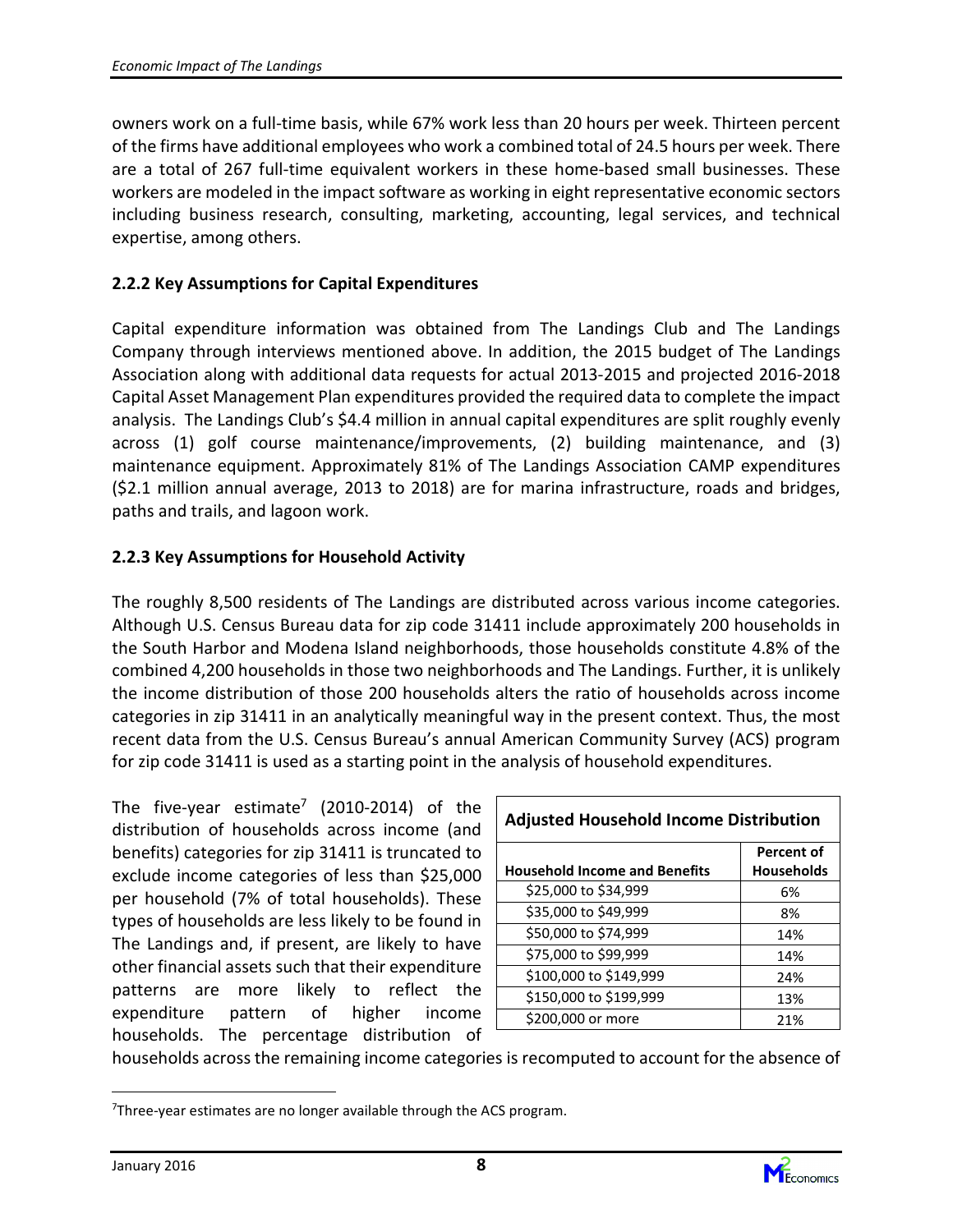the lowest income categories to obtain the distribution as presented in the table above. This distribution is then used along with the number of households in each category to estimate aggregate household income and benefits of \$556 million in the 4,000 households of The Landings. The computed aggregate figure of \$556 million was benchmarked such that it corresponds to the reported Census figure of \$138,985 as the average household income in zip code 31411.

Households in The Landings with aggregate income and benefits of \$556 million are modeled in the impact software to expend \$360 million in Chatham County per year. This is 65% of total household income and benefits and corresponds to the oft-cited figure that two-thirds of U.S. total national income (gross domestic product) is expended on consumer goods.

#### 2.2.4 Key Assumptions Closure

The assumptions described above form the basis of the analytical approach used to model the economic activity originating in The Landings. The economic activity is characterized as (1) Business Operations and Activity, (2) Capital Expenditure, and (3) Household Activity. The economic impact modeling process yields estimates of employment, labor income, and business revenue in Chatham County that is supported by economic activity emanating from The Landings. These estimates are presented in the next section.

### 3. Economic Impact

This section reports the estimated annual economic impact of business operations and activity, capital expenditure, and household expenditure of The Landings on the Chatham County economy in terms of employment, business revenue, and labor income.

#### 3.1 Economic Impact Summary

This section provides an overview of the estimated annual economic impact of economic activity in The Landings. The table on the following page provides a summary of the employment, business revenue and labor income impacts. The impacts for business revenue and labor income are reported in terms of 2015 dollars. The employment impacts are reported in terms of full-time and part-time employees.

The annual economic impact of business operation and capital expenditure in The Landings is the support of 1,738 jobs in Chatham County. The compensation for each position is \$37,500 per year, including pay and fringe benefits. The direct (in-side the gates) employment is 1,146 jobs per year and the secondary employment impact (the economic ripple effect) is 592 jobs per year. The employment multiplier is 1.5, which indicates that 5 additional jobs in the county are supported by every 10 jobs directly created by business activity in The Landings.

The total amount of labor income (earnings and benefits) is \$65 million, while the secondary labor income is \$20 million. The labor income multiplier is 1.4, meaning that for every \$10 earned

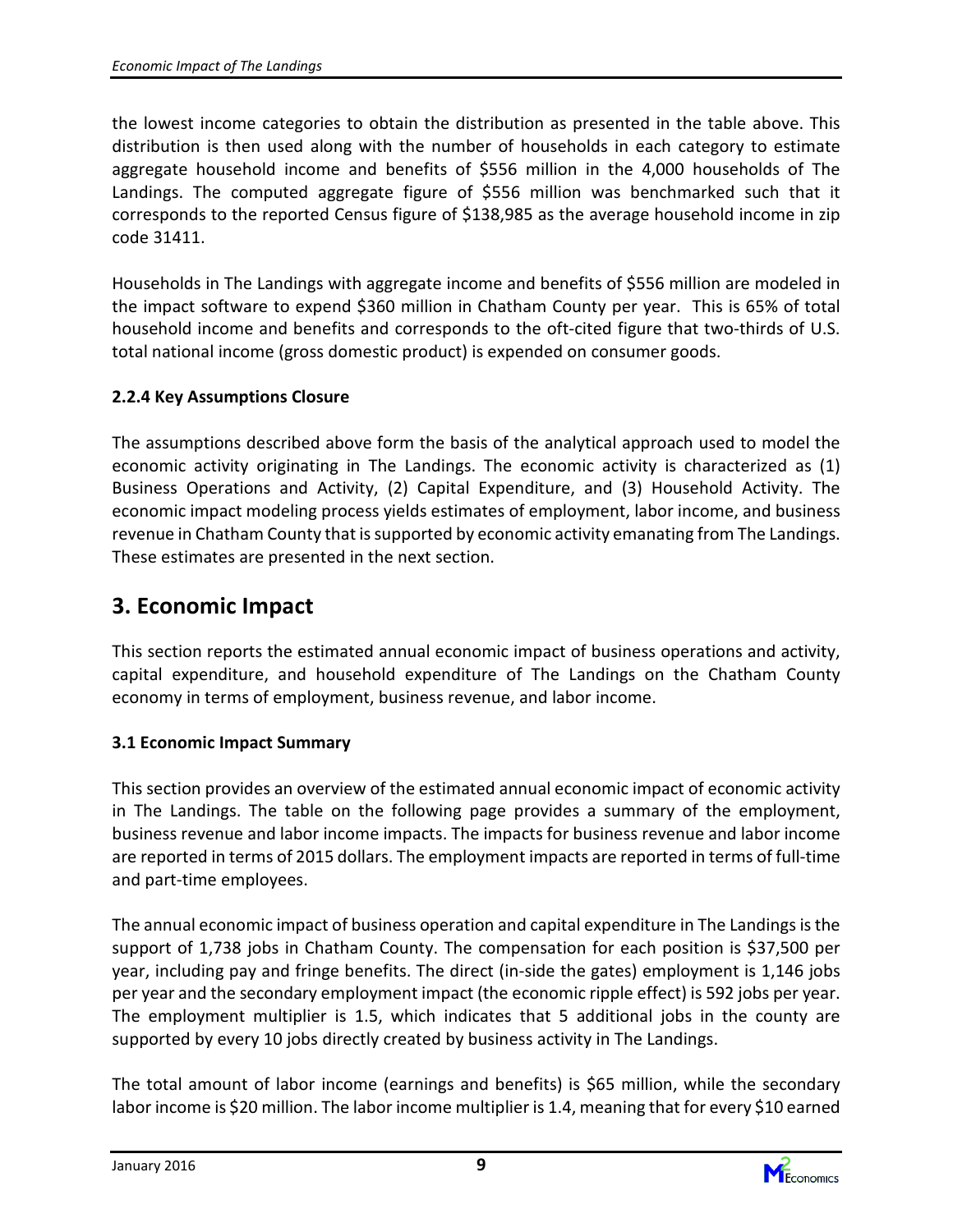by workers directly related to business activity in The Landings, an additional \$4 is earned by other workers elsewhere in the county.

| <b>Economic Impact Summary</b>                                                                                                                                                                                    |               |              |               |            |                          |  |  |  |
|-------------------------------------------------------------------------------------------------------------------------------------------------------------------------------------------------------------------|---------------|--------------|---------------|------------|--------------------------|--|--|--|
| <b>Business Operations/Activity and Capital Expenditure</b>                                                                                                                                                       |               |              |               |            | Household<br>Expenditure |  |  |  |
|                                                                                                                                                                                                                   | Direct        | Secondary    | Total         |            | Economic                 |  |  |  |
|                                                                                                                                                                                                                   | Impact        | Impact       | Impact        | Multiplier | Impact                   |  |  |  |
| Employment                                                                                                                                                                                                        | 1,146         | 592          | 1,738         | 1.5        | 3.001                    |  |  |  |
| Labor Income*                                                                                                                                                                                                     | \$45,116,000  | \$19,997,000 | \$65,113,000  | 1.4        | \$116,800,000            |  |  |  |
| Business Revenue*                                                                                                                                                                                                 | \$113,715,000 | \$69,663,000 | \$183,378,000 | 1.6        | \$360,200,000            |  |  |  |
| *Business Revenue and Labor Income are reported in 2015 dollars. Labor<br>Note:<br>Income includes salaries, wages, benefits, and proprietor's income. Secondary<br>impact includes indirect and induced impacts. |               |              |               |            |                          |  |  |  |

The total impact on county business revenue is \$184 million. The direct effect is \$114 million and the secondary impact is \$70 million. The multiplier for business revenue is 1.6. This means that for every \$10 of revenue generated by business activity in The Landings, an additional \$6 in business revenue is generated for other enterprises in the Chatham County.

In addition to the business activity of entities in The Landings, households in the community also expend \$360 million per year in Chatham County. This supports another 3,001 jobs for which employees are compensated (earnings and benefits) in the amount of \$117 million (\$39,000 per job) per year.

#### 3.2 Economic Impact Detail: Business Operations/Activity and Capital Expenditure

The table on the following page provides additional detail about the employment and business revenue economic impacts associated with business activity in The Landings. Additional detail about labor income impacts are reported in Appendix A.

Detail is provided for three primary sources of economic activity: business operations and activity, capital expenditure, and household activity.

Notable findings include:

- The Landings Club supports the most employment: 475 full and part-time jobs.
- Small business activity is substantial: 281 full and part-time jobs.
	- o Labor income for small business employment is \$53,400 per job.
	- o Generates \$33.2 million in business revenue, and its ripple effect spawns an additional \$22 million in business revenue at other firms in the county.
- Residential construction, addition, and renovation supports 161 jobs.
	- $\circ$  Labor income for construction jobs is \$41,400 per job.



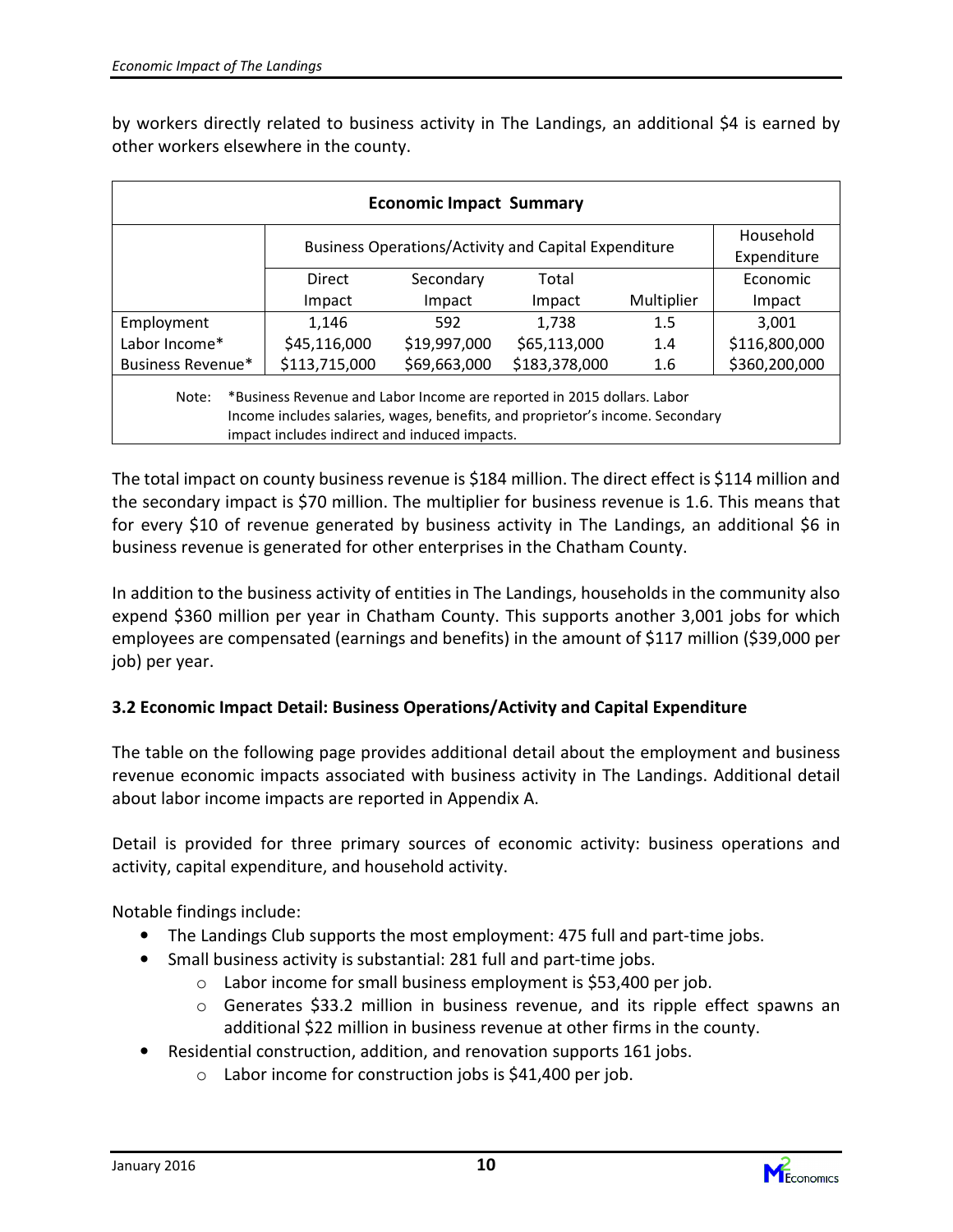- The economic activity supported by consumer expenditure of residents at The Landings is immense:
	- o \$360 million in business sales.
	- o 3,001 jobs with compensation of \$117 million are supported.
- The combined economic impact of the three components is:
	- o 4,739 jobs.
	- $\circ$  \$182 million in income and benefits.
	- $\circ$  \$544 million in business revenue.

| <b>Annual Economic Impact, Detail</b>                                                           |                                                                 |                  |            |            |             |            |  |
|-------------------------------------------------------------------------------------------------|-----------------------------------------------------------------|------------------|------------|------------|-------------|------------|--|
|                                                                                                 | Labor Income (\$)<br>Employment<br><b>Business Revenue (\$)</b> |                  |            |            |             |            |  |
|                                                                                                 |                                                                 | Direct Secondary | Direct     | Secondary  | Direct      | Secondary  |  |
|                                                                                                 | Effect                                                          | Effect           | Effect     | Effect     | Effect      | Effect     |  |
| <b>Business Operations and Activity</b>                                                         |                                                                 |                  |            |            |             |            |  |
| The Landings Association                                                                        | 73                                                              | 41               | 4,050,000  | 1,589,000  | 8,500,000   | 4,931,000  |  |
| The Landings Club                                                                               | 475                                                             | 158              | 15,000,000 | 6,000,000  | 32,000,000  | 19,456,000 |  |
| The Landings Company                                                                            | 40*                                                             | 25               | 557,000    | 928,000    | 5,780,000   | 2,919,000  |  |
|                                                                                                 |                                                                 |                  |            |            |             |            |  |
| <b>Visitor Spending</b>                                                                         | 77                                                              | 19               | 1,681,000  | 774,000    | 3,806,000   | 2,398,000  |  |
| Residential Construction, Adds, Reno                                                            | 161                                                             | 128              | 6,670,000  | 4,854,000  | 23,910,000  | 14,268,000 |  |
| Home-Based Small Businesses                                                                     | 281                                                             | 193              | 14,982,000 | 4,236,000  | 33,249,000  | 22,317,000 |  |
| Subtotal, Business Operations                                                                   | 1,107                                                           | 564              | 42,940,000 | 18,381,000 | 107,245,000 | 66,289,000 |  |
| Capital Expenditures                                                                            |                                                                 |                  |            |            |             |            |  |
| The Landings Association, CAMP                                                                  | 16                                                              | 10               | 685,000    | 415,000    | 2,070,000   | 1,274,000  |  |
| The Landings Club                                                                               | 23                                                              | 18               | 1,491,000  | 1,201,000  | 4,400,000   | 2,100,000  |  |
| Subtotal, Capital Expenditures                                                                  | 39                                                              | 28               | 2,176,000  | 1,616,000  | 6,470,000   | 3,374,000  |  |
|                                                                                                 |                                                                 |                  |            |            |             |            |  |
| Subtotal, Business Ops. & Capital Exp. 1,146                                                    |                                                                 | 592              | 45,116,000 | 19,997,000 | 113,715,000 | 69,663,000 |  |
|                                                                                                 |                                                                 |                  |            |            |             |            |  |
| <b>Household Activity</b>                                                                       |                                                                 |                  |            |            |             |            |  |
| <b>Household Expenditures</b><br>3,001<br>116,800,000<br>360,200,000                            |                                                                 |                  |            |            |             |            |  |
| <b>Combined Total</b><br>1,146<br>3,593<br>45,116,000<br>136,797,000<br>113,715,000 429,863,000 |                                                                 |                  |            |            |             |            |  |
| حالجات محمده مزاح جعدجه                                                                         |                                                                 |                  |            |            |             |            |  |

Note: Business revenue and labor income reported in 2015 dollars. \*Includes 8 full-time and 32 independent contractors/agents.

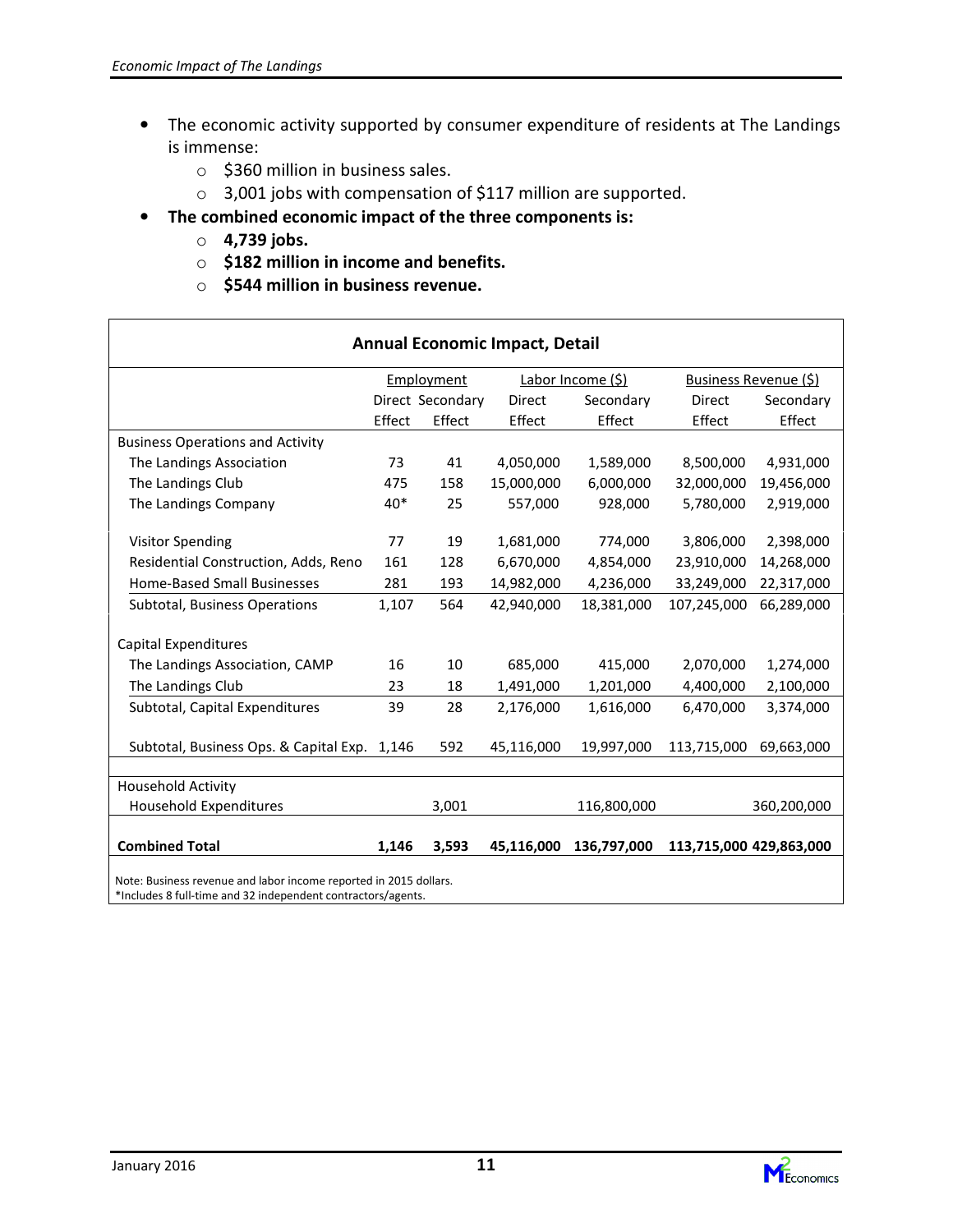#### Employment Impact by Major Sector

Details on the direct employment impact are provided by selected sector in the table below. These are jobs primarily supported directly by the expenditures of The Landings Club, The Landings Association, The Landings Company, and home-based small business in the community. Note that jobs with The Landings Club, Association, and Company are categorized by functional area such that Landings Association workers in security, for example, are categorized in the table below as "security services."

| <b>Direct Employment Impact: Top Ten Sectors</b>                       |               |          |  |  |
|------------------------------------------------------------------------|---------------|----------|--|--|
|                                                                        | <b>Direct</b> | Percent  |  |  |
|                                                                        | Impact        | of Total |  |  |
| 1. Recreation: golf, tennis, swimming, fitness                         | 289           | 25.1%    |  |  |
| 2. Home-based small business                                           | 281           | 24.5%    |  |  |
| 3. Full-service restaurants                                            | 253           | 22.1%    |  |  |
| 4. Residential construction                                            | 161           | 14.0%    |  |  |
| 5. Real estate                                                         | 43            | 3.7%     |  |  |
| 6. Security services                                                   | 25            | 2.2%     |  |  |
| 7. Maintenance and repair of nonresidential structures                 | 24            | 2.1%     |  |  |
| 8. Landscape services                                                  | 20            | 1.7%     |  |  |
| 9. Ground passenger transportation                                     | 15            | 1.3%     |  |  |
| 10. Retail: building material and garden equipment and supplies stores | 7             | 0.6%     |  |  |
| <b>Total Direct Employment</b>                                         | 1,148         |          |  |  |

The table below provides the top ten sectors in which economic activity was induced indirectly from the business activity in The Landings community. These are the economic ripple effects of the jobs created and reported in the previous table.

| <b>Secondary Employment Impact: Top Ten Sectors</b> |        |          |  |  |  |
|-----------------------------------------------------|--------|----------|--|--|--|
| Secondary<br>Percent                                |        |          |  |  |  |
|                                                     | Impact | of Total |  |  |  |
| 1. Real estate                                      | 51     | 8.6%     |  |  |  |
| 2. Employment services                              | 30     | 5.1%     |  |  |  |
| 3. Full-service restaurants                         | 26     | 4.4%     |  |  |  |
| 4. Limited-service restaurants                      | 21     | 3.5%     |  |  |  |
| 5. Hospitals                                        | 20     | 3.4%     |  |  |  |
| 6. Wholesale trade                                  | 19     | 3.2%     |  |  |  |
| 7. Retail: Clothing and clothing accessories stores | 17     | 2.9%     |  |  |  |
| 8. Retail: General merchandise stores               | 16     | 2.6%     |  |  |  |
| 9. Building services                                | 14     | 2.3%     |  |  |  |
| 10. Retail: Miscellaneous store retailers           | 13     | 2.2%     |  |  |  |
| <b>Total Secondary Employment</b>                   | 593    |          |  |  |  |

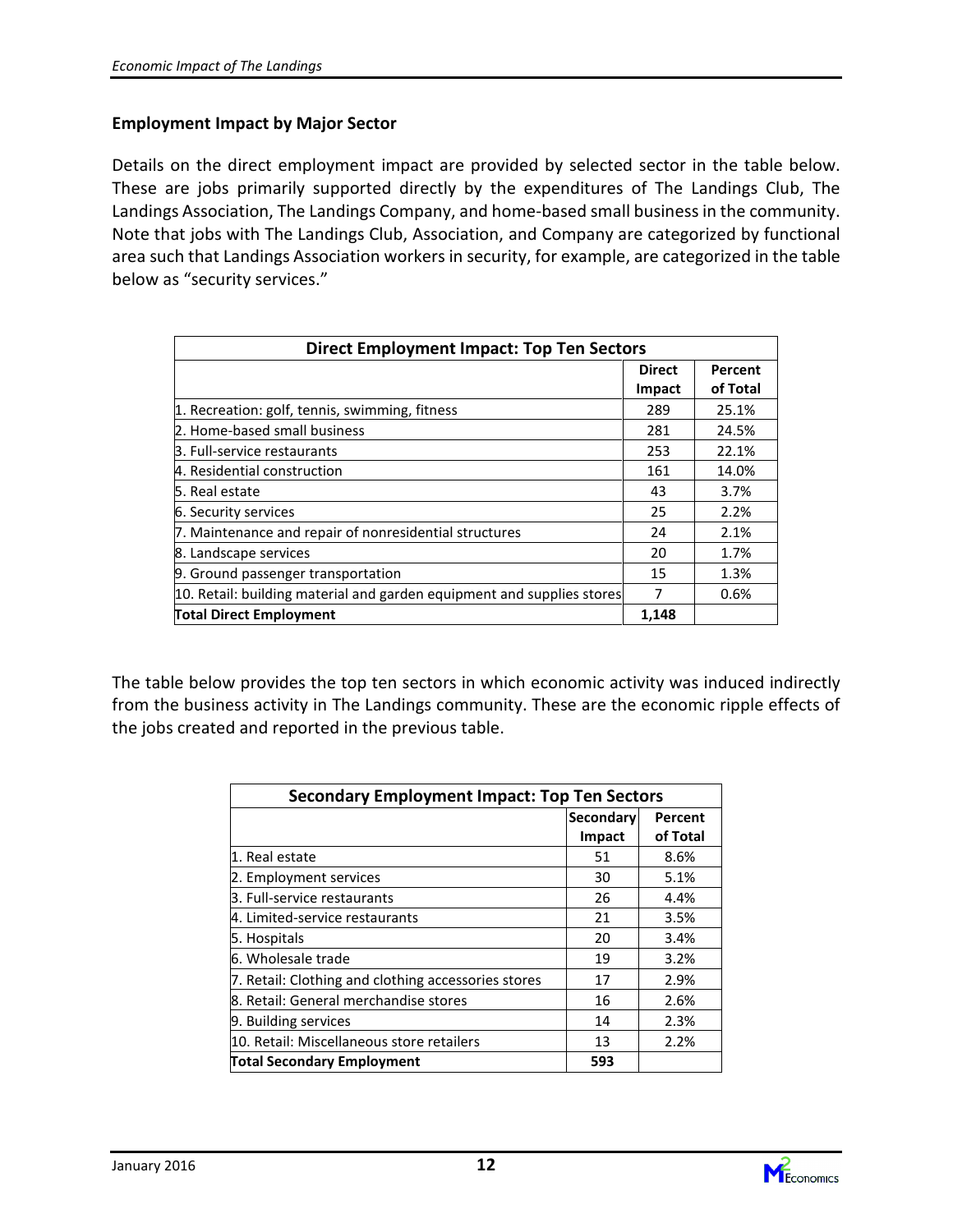#### Business Revenue Impact by Major Sector

Details on the direct business revenue impact are provided by selected sector in the table below. This is business revenue primarily supported directly by the expenditures of The Landings Club, The Landings Association, The Landings Company, and home-based small business in the community. Note that budgetary expenditure by The Landings Club, Association, and Company is categorized by functional area.

| <b>Direct Business Revenue Impact: Top Ten Sectors</b>                 |                   |          |  |  |
|------------------------------------------------------------------------|-------------------|----------|--|--|
|                                                                        | <b>Direct</b>     | Percent  |  |  |
|                                                                        | $Im$ pact $(\xi)$ | of Total |  |  |
| 1. Home-based small business                                           | 35,773,000        | 31.5%    |  |  |
| 2. Residential construction                                            | 23,910,000        | 21.0%    |  |  |
| 3. Recreation: golf, tennis, swimming, fitness                         | 22,400,000        | 19.7%    |  |  |
| 4. Full-service restaurants                                            | 13,564,000        | 11.9%    |  |  |
| 5. Real estate                                                         | 5,780,000         | 5.1%     |  |  |
| 6. Maintenance and repair of nonresidential structures                 | 3,895,000         | 3.4%     |  |  |
| 7. Landscape services                                                  | 1,440,000         | 1.3%     |  |  |
| 8. Security services                                                   | 1,440,000         | 1.3%     |  |  |
| 9. Ground passenger transportation                                     | 945,000           | 0.8%     |  |  |
| 10. Retail: Building material and garden equipment and supplies stores | 673,000           | 0.6%     |  |  |
| <b>Total Direct Business Revenue</b>                                   | 113,715,000       |          |  |  |

The table below provides the top ten sectors in which economic activity was induced indirectly from the business activity in The Landings community. These are the economic ripple effects of the business revenue reported in the above table.

| <b>Secondary Business Revenue Impact: Top Ten Sectors</b> |            |          |  |  |  |
|-----------------------------------------------------------|------------|----------|--|--|--|
|                                                           | Secondary  | Percent  |  |  |  |
|                                                           | Import (§) | of Total |  |  |  |
| 1. Real estate                                            | 6,882,000  | 9.9%     |  |  |  |
| 2. Wholesale trade                                        | 4,255,000  | 6.1%     |  |  |  |
| 3. Hospitals                                              | 2,869,000  | 4.1%     |  |  |  |
| 4. Banking                                                | 2,474,000  | 3.6%     |  |  |  |
| 5. Electric power transmission and distribution           | 2,147,000  | 3.1%     |  |  |  |
| 6. Employment services                                    | 1,965,000  | 2.8%     |  |  |  |
| 7. Wireless telecommunications carriers                   | 1,800,000  | 2.6%     |  |  |  |
| 8. Limited-service restaurants                            | 1,562,000  | 2.2%     |  |  |  |
| 9. Retail: Clothing and clothing accessories stores       | 1,470,000  | 2.1%     |  |  |  |
| 10. Offices of physicians                                 | 1,423,000  | 2.0%     |  |  |  |
| <b>Total Secondary Business Revenue</b>                   | 69,663,000 |          |  |  |  |

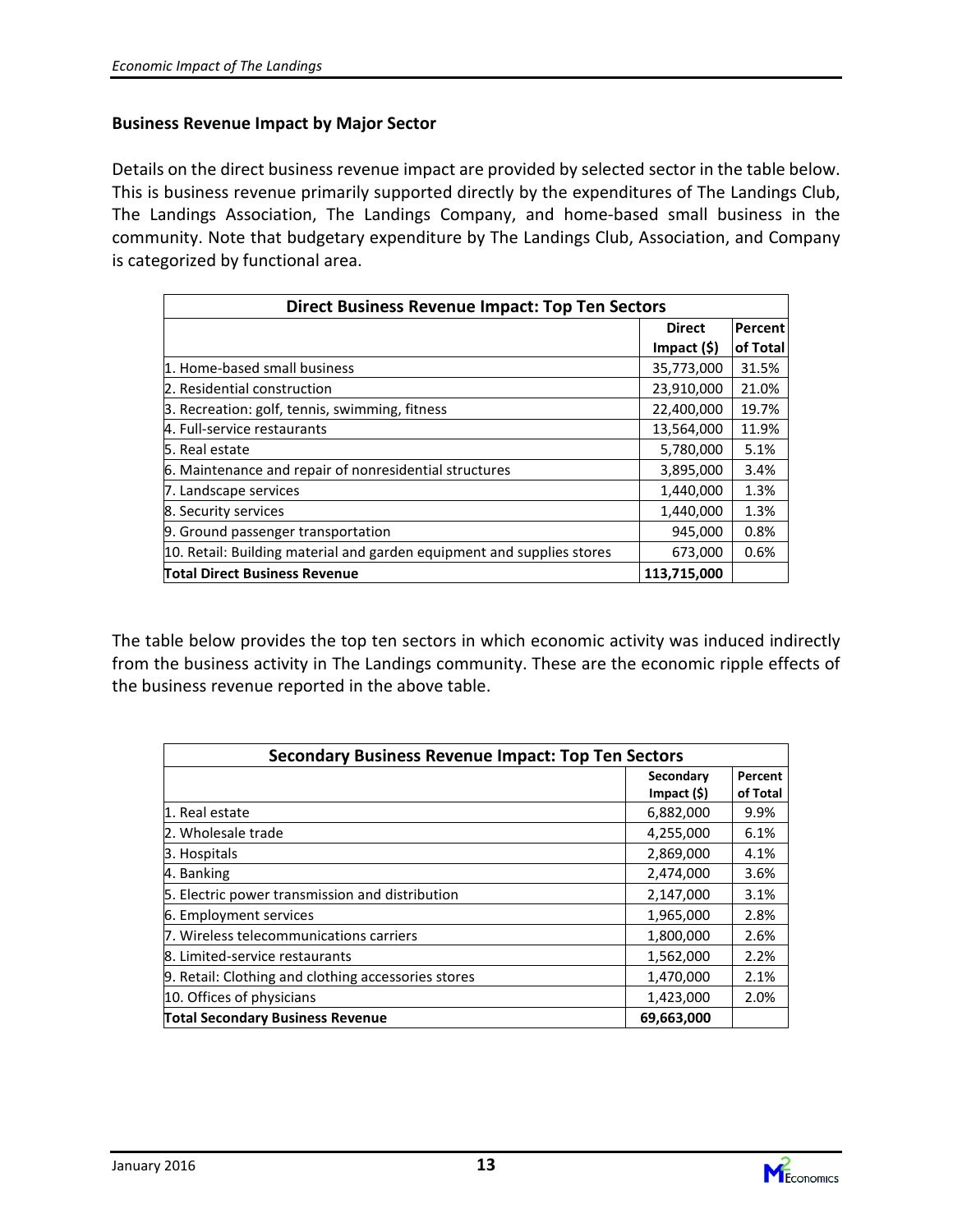#### 3.3 Economic Impact Detail: Household Activity

The approximately 8,500 residents of The Landings conduct their economic lives, engaging in numerous transactions per week. This generates about \$360 million of business revenue for firms in Chatham County. The economic impact of these consumer expenditures is detailed in the two tables below.

#### Employment Impact by Major Sector

Details on the direct employment impact are provided by selected sector in the table below. These are jobs supported by consumer expenditures of the residents in The Landings.

| <b>Employment Impact, Household Expenditure: Top Ten Sectors</b>                                |               |          |  |  |
|-------------------------------------------------------------------------------------------------|---------------|----------|--|--|
|                                                                                                 | <b>Direct</b> | Percent  |  |  |
|                                                                                                 | Impact        | of Total |  |  |
| 1. Hospitals                                                                                    | 208           | 6.9%     |  |  |
| 2. Full-service restaurants                                                                     | 176           | 5.9%     |  |  |
| B. Limited-service restaurants                                                                  | 169           | 5.6%     |  |  |
| 4. Real estate                                                                                  | 161           | 5.4%     |  |  |
| 5. Offices of physicians                                                                        | 103           | 3.4%     |  |  |
| 6. Retail: food and beverage stores                                                             | 102           | 3.4%     |  |  |
| 7. Retail: general merchandise stores                                                           | 94            | 3.1%     |  |  |
| 8. Bars, taverns (drinking estabs) and catering, contracted cafeteria food service (other food) | 91            | 3.0%     |  |  |
| 9. Wholesale trade                                                                              | 85            | 2.8%     |  |  |
| 10. Nursing and community care facilities                                                       | 81            | 2.7%     |  |  |
| <b>Total Employment</b>                                                                         | 3,001         |          |  |  |

#### Business Revenue Impact by Major Sector

Details on the direct business revenue impact are provided by selected sector in the table below. This is business revenue generated as a result of consumer expenditures by residents of The Landings.

| <b>Business Revenue Impact, Household Expenditure: Top Ten Sectors</b> |                   |          |  |
|------------------------------------------------------------------------|-------------------|----------|--|
|                                                                        | <b>Direct</b>     | Percent  |  |
|                                                                        | $Im$ pact $(\xi)$ | of Total |  |
| 1. Hospitals                                                           | 29,184,000        | 8.1%     |  |
| 2. Real estate                                                         | 21,618,000        | 6.0%     |  |
| 3. Wholesale trade                                                     | 19,381,000        | 5.4%     |  |
| 4. Offices of physicians                                               | 14,479,000        | 4.0%     |  |
| 5. Limited-service restaurants                                         | 12,624,000        | 3.5%     |  |
| 6. Banking                                                             | 12,232,000        | 3.4%     |  |
| 7. Wireless telecommunications carriers                                | 9,525,000         | 2.6%     |  |
| 8. Electric power transmission and distribution                        | 7,767,000         | 2.2%     |  |
| 9. Full-service restaurants                                            | 7,642,000         | 2.1%     |  |
| 10. Financial investment activities                                    | 6,633,000         | 1.8%     |  |
| <b>Total Business Revenue</b>                                          | 360,240,000       |          |  |

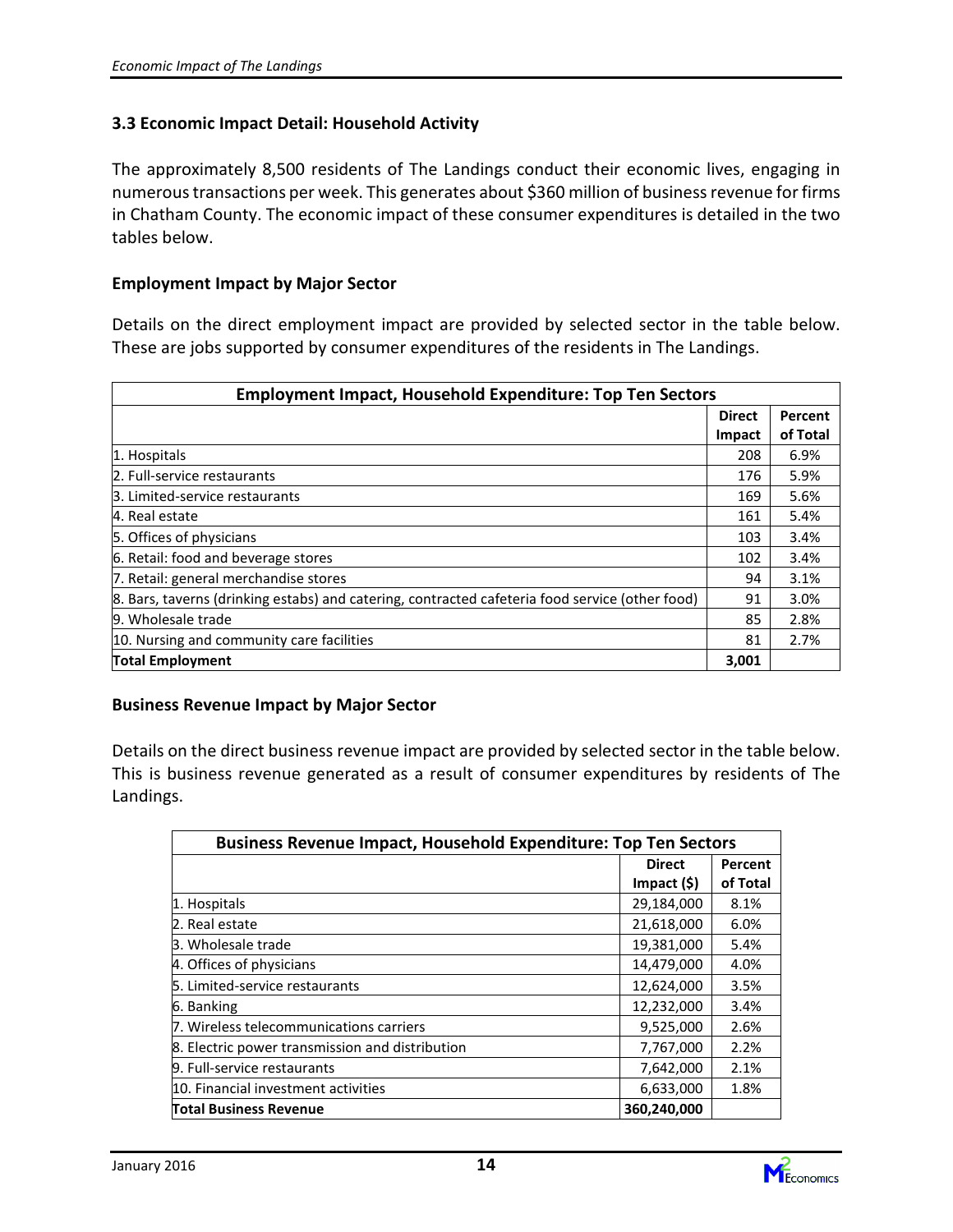## 4. Fiscal Impact

This section considers the fiscal impact of economic activity originating in The Landings on municipal government finance in Chatham County. As indicated above, The Landings supports 4,739 jobs generating \$182 million in labor income, and resulting in \$544 million in business revenue in Chatham County. This substantial level of economic activity is characterized by business and individual transactions that generate sales tax revenue, property taxes, fees and other revenue for the municipal governments in Chatham County.

The bulk of funding for most local government is derived from taxes on real estate and personal property. On Skidaway Island, the 2014 tax digest reports \$2.1 billion in total residential real estate valuation. The combined valuation of 267 residential parcels of others on Skidaway (Modena Island, South Harbor, Green Island Road residential areas) was \$136 million in the 2014 tax digest, implying that residential property in The Landings provides 93.5% of the total residential land valuation on Skidaway Island.

In Chatham County, 40% of real estate valuation is assessed for property tax levies, after exemptions. Homeowners may claim a \$12,000 homestead exemption and the Stephens-Day exemption.<sup>8</sup> In The Landings, the estimated combined effect is to reduce the value of property subject to taxation from \$1.9 billion to \$987 million.<sup>9</sup> The 32.654 millage rate is applied to 40% of the \$987 million – yielding \$12.9 million in property tax revenue for Chatham County.

Other tax revenue flows described in greater detail below yield an additional \$7.8 million annually for Chatham County and its municipalities. Total annual revenue flow is \$20.7 million.

Sixty-six percent of households in The Landings reported paying taxes on personal property such as boats, aircraft, recreational vehicles, and similar taxable personal property. From these responses, it is estimated that approximately \$4.4 million in property taxes of this type is paid to Chatham County.

| <b>Annual Tax Revenue Flow to</b><br><b>Municipal Governments in Chatham County</b> |              |  |  |  |
|-------------------------------------------------------------------------------------|--------------|--|--|--|
| Real estate property taxes (The Landings' residential properties)                   | \$12,886,000 |  |  |  |
| Other personal property taxes                                                       | 4,400,000    |  |  |  |
| Vehicle sales taxes                                                                 | 1,794,000    |  |  |  |
| Retail sales taxes                                                                  | 907,000      |  |  |  |
| Real estate property taxes (The Landings' business units)                           | 424,100      |  |  |  |
| Home based business license and other taxes/fees                                    | 161,000      |  |  |  |
| Cable franchise fee                                                                 | 97,000       |  |  |  |
| <b>Total Annual Tax &amp; Fee Revenue</b>                                           | \$20,669,100 |  |  |  |

<sup>&</sup>lt;sup>8</sup>In short, the Stephens-Day exemption is equal to the difference between the fair market value and the property value in the year prior to the application for the homestead exemption, plus any improvements since the application. See http://boa.chathamcounty.org/Homestead-Exemptions for additional details.



<sup>9</sup>Pat Monahan of Governomics, Inc. Monahan is the retired assistant county manager (finance) of Chatham County.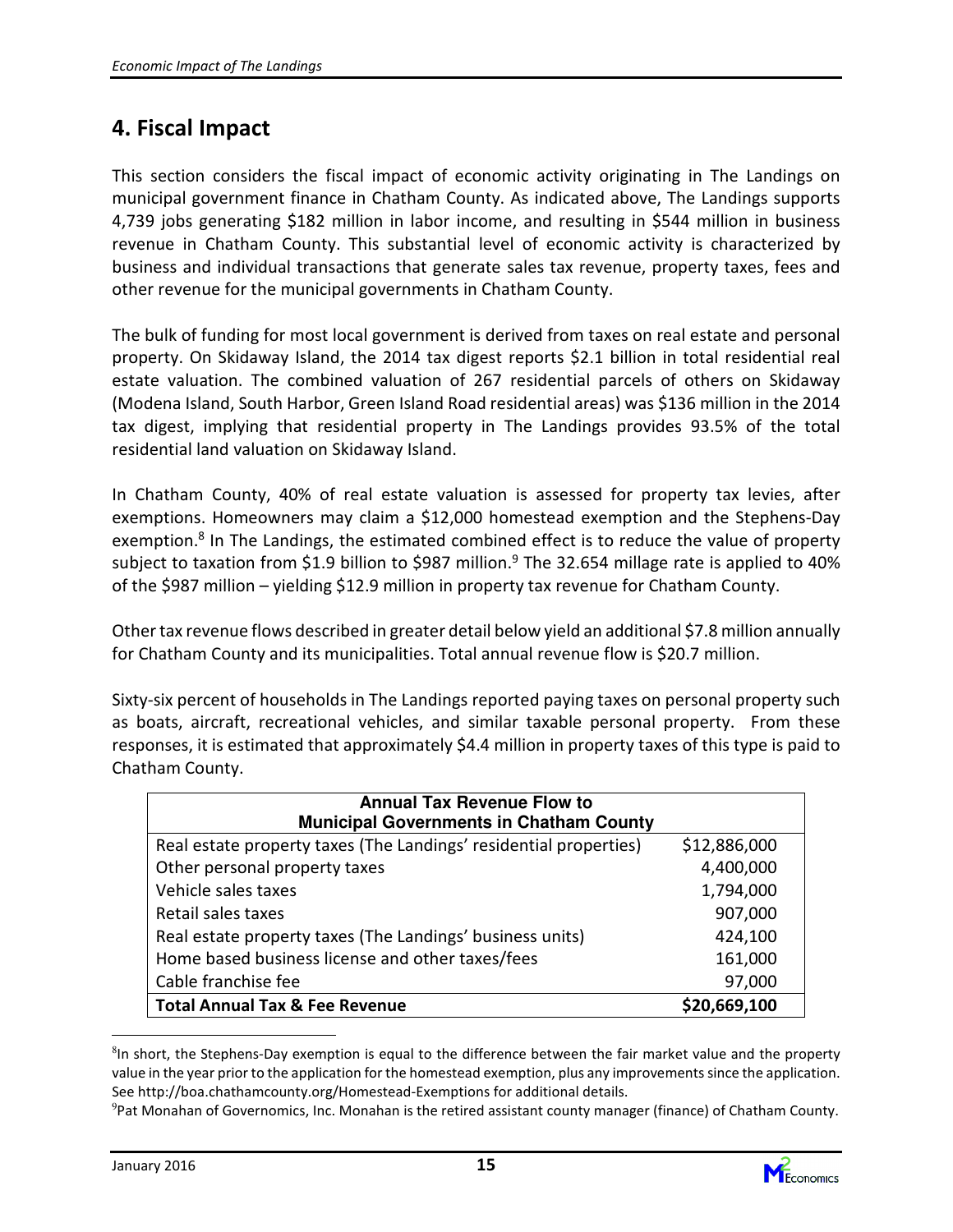Seventeen percent of households in The Landings reported paying sales tax on a vehicle purchased during the previous twelve months. The average tax payment was \$2,710, and with an estimated 662 Landings households purchasing a vehicle annually, this yields a vehicle sales tax revenue stream of \$1.8 million per year from Landings' residents.

The economic impact discussed above generates an estimated amount of \$30.2 million in taxable retail sales activity on an annual basis. The county-wide 3% sales tax levy generates \$907,000. One-third of this amount (ESPLOST) goes to the Savannah Chatham County Public School System to fund school district capital investment projects. Two-thirds (LOST and SPLOST) is divided among the eight municipalities in Chatham County and the county government.

Business units of The Landings are the owners of record on 61 parcels on Skidaway Island. A list of individual parcels, property values and tax assessments is provided in Appendix B and are mapped on the following page. The table below provides summary data for the 61 parcels and indicates annual property tax revenue payments of \$424,141 in 2014 for commercial property held by The Landings business units.

| <b>Chatham County Property Values and Taxes Paid</b> |                                                  |            |            |            |           |  |  |  |
|------------------------------------------------------|--------------------------------------------------|------------|------------|------------|-----------|--|--|--|
| <b>Business Units of The Landings, 2014</b>          |                                                  |            |            |            |           |  |  |  |
|                                                      | <b>Building</b><br>2014<br>Real<br>Total<br>Land |            |            |            |           |  |  |  |
|                                                      | Estate                                           | Value      | Value      | Assessment | Property  |  |  |  |
| Owner of Record                                      | Value (\$)                                       | (\$)       | (5)        | (\$)       | Tax $(5)$ |  |  |  |
| The Landings Association, Inc.                       | 4,508,350                                        | 4,402,534  | 105,816    | 1,803,340  | 58,926    |  |  |  |
| The Landings Club, Inc.                              | 25,471,400                                       | 7,174,300  | 18,297,100 | 10,188,560 | 332,696   |  |  |  |
| The Landings Company                                 | 941,700                                          | 366,800    | 574,900    | 376,680    | 12,343    |  |  |  |
| The Landings Yacht Club, Inc.                        | 1,544,700                                        | 184,200    | 1,360,500  | 617,880    | 20,176    |  |  |  |
| All                                                  | 32,466,150                                       | 12,127,834 | 20,338,316 | 12,986,460 | 424,141   |  |  |  |

Ten percent of home-based small business owners reported paying taxes and/or fees to Chatham County in addition to the annual business license fee. Including other fees along with the business license fee yields an estimated annual revenue stream of approximately \$161,000.

Cable franchise fee revenue accruing to Chatham County is estimated at \$97,000, assuming a mid-range channel selection subscription (\$50/month) and an 83% video penetration ratio.<sup>10</sup>

Lastly, because The Landings provides for road construction and maintenance along with bridge and drainage infrastructure, and provides greenspace, trails, parks and other recreational assets, Chatham County government is relieved of the fiscal burden it otherwise would carry to build and maintain these assets in The Landings. Using the Chatham County's FY 2016 budget and the 2014 U.S. Census estimate of Chatham County population, this means the county "saves" or redirects \$510 per person for 8,500 residents of The Landings in annual operating and capital budget expenditures to other functions elsewhere in the county; a total of \$4.3 million per year.

In summary, Chatham County receives the bulk of the annual flow of \$20.7 million in tax revenue paid to local governments that is linked to business and economic activity in The Landings. l.



 $10$ Comcast video penetration ratio provided by Karl Stephens. January 2016.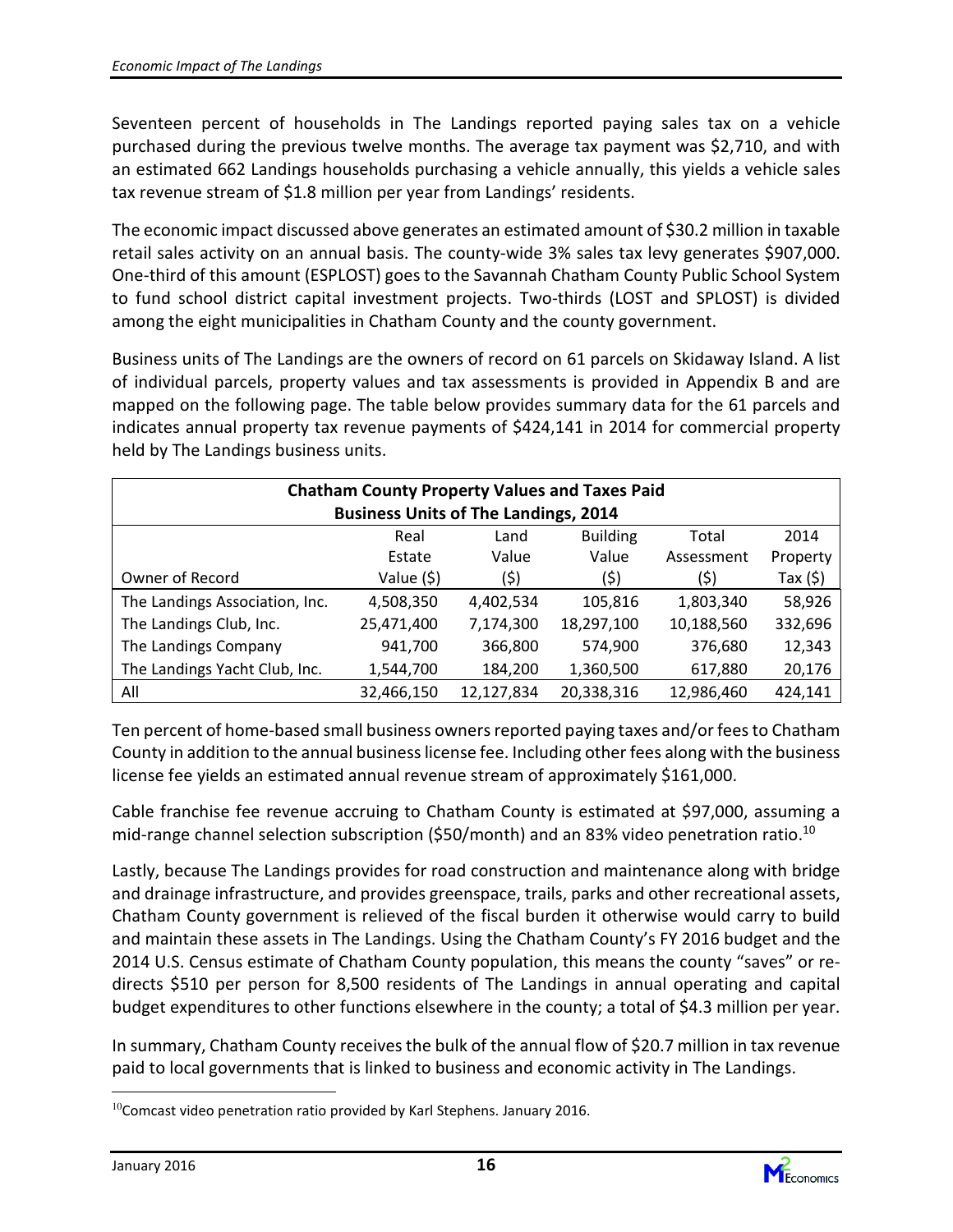

Sixty-one parcels on Skidaway Island under ownership of The Landings Association, The Landings Club, The Landings Company, and The Landings Yacht Club are indicated on the map.

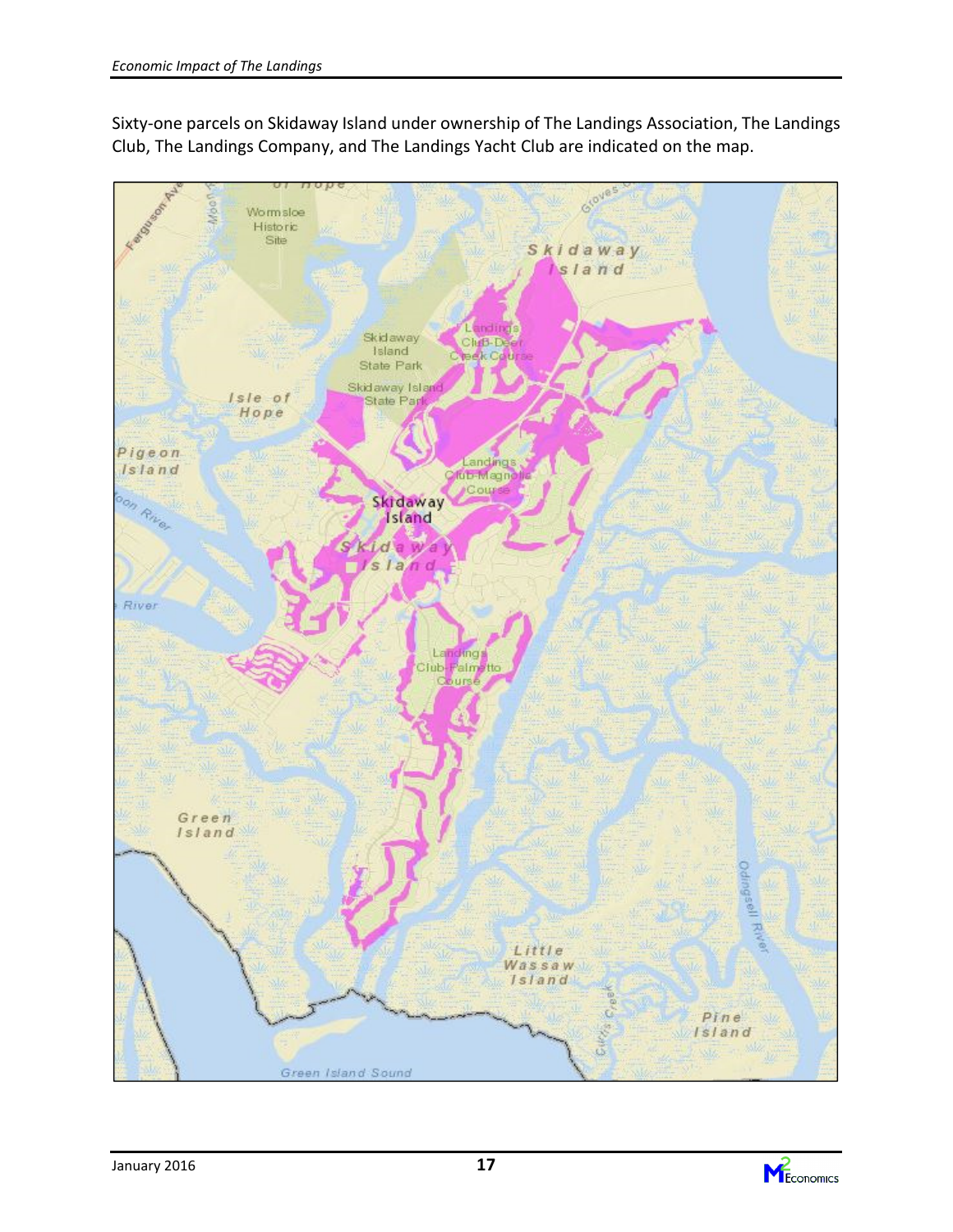## 5. Community and Civic Engagement

The impact of The Landings extends beyond economic facets into the arena of communityminded philanthropic endeavors. In brief, this includes volunteer hours of service to many organizations, membership on the boards of directors or other leadership positions, and financial and in-kind support to organizations in the region.

#### Volunteer Participation

Residents of The Landings were surveyed on their volunteer engagement with organizations "inside the gate" (within The Landings) as well as with organizations "outside the gate" in the greater Savannah area. Of the survey respondents, 20% did not respond to the questions about volunteering. Among those residents who did respond, 77% noted they volunteer with organizations within The Landings or the greater Savannah area. Using a conservative assumption that non-respondents to the questions about volunteering did not volunteer, this implies that 61% of Landings households volunteer in some capacity with organizations in the area. Similarly, 44% of households volunteer with organizations in The Landings and 48% volunteer with organizations in the greater Savannah area. Volunteerism by organizational type is depicted in the following chart.



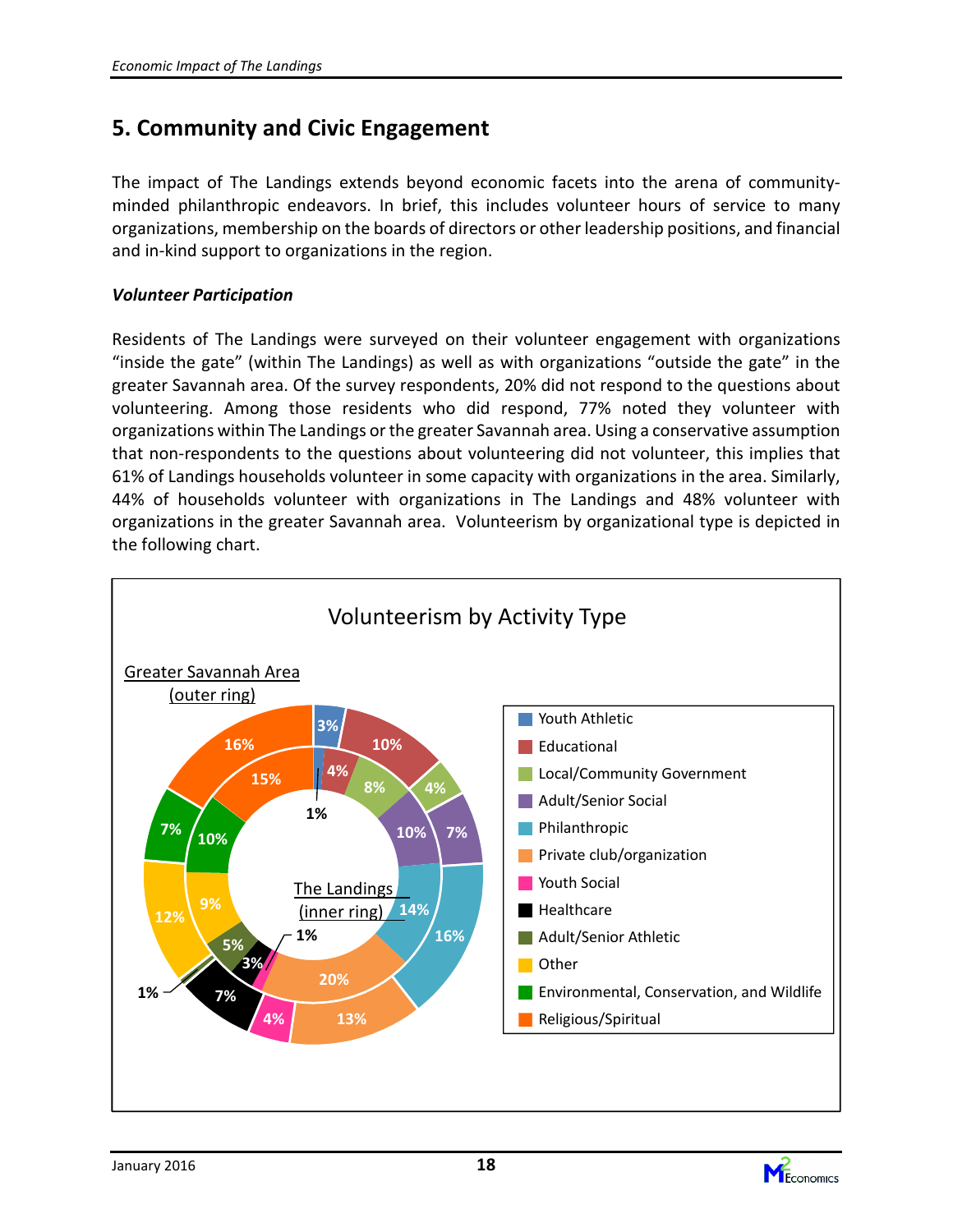Twelve different types of organizations are identified. The outer ring of the figure provides the distribution of volunteers across organizations in the greater Savannah area. For example, 16% of survey respondents indicating they volunteered "outside the gates" with religious or spiritual organizations. The inner ring of the chart provides the distribution of volunteers across organizations "inside the gate." For example, 14% of the respondents volunteering for organizations in The Landings, did so for a philanthropic organization.

Volunteerism in the greater Savannah area tends to be more concentrated in Youth Athletic, Youth Social, Educational, and Healthcare organizations as compared to volunteerism inside The Landings. Volunteerism "inside the gates" tends to be more concentrated in community governance, private clubs, and adult social and athletic groups.

#### Hours of Service per Week

Those volunteering within The Landings typically volunteered for five or less hours per week (77% of respondents), while 72% of those volunteering in the greater Savannah area offered a similar amount of time. The average number of volunteer hours per week is estimated to be 5.1 hours for organizations in the Savannah community and 4.8 hours for groups in The Landings.



#### Leadership Roles

Residents of The Landings were surveyed about the number of leadership positions (board of directors, executive committee, or similar) they held in the organizations for which they volunteered. Twenty-one percent of responding households indicated they served in a leadership capacity. Of those volunteering, 59% reported serving in more than one leadership role. The total number of leadership positions held was 989 in 450 volunteer-leadership households and the average number of leadership positions held per household was 2.2.

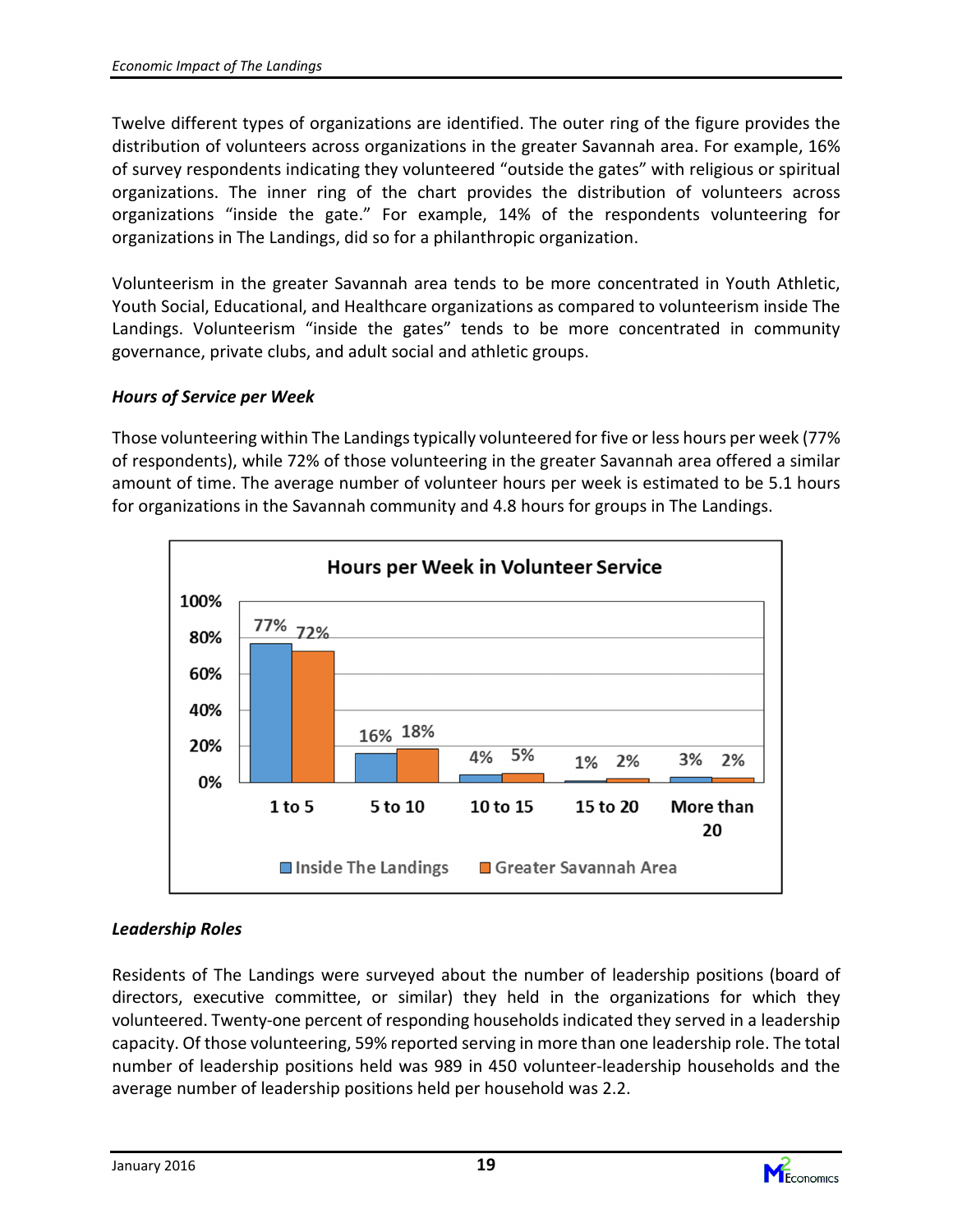

#### Financial Support and In-Kind Support

Approximately 73% of Landings households reported providing financial support to organizations serving people in the greater Savannah area. Fifty-two percent of survey respondents providing information about the level of financial support gave up to \$5,000 per year. Three percent of respondents reported financial support in excess of \$50,000 per year. In-kind support was offered by 36% of households in The Landings, with the average amount of in-kind support valued at \$1,317 (median in-kind gift of \$1,000).





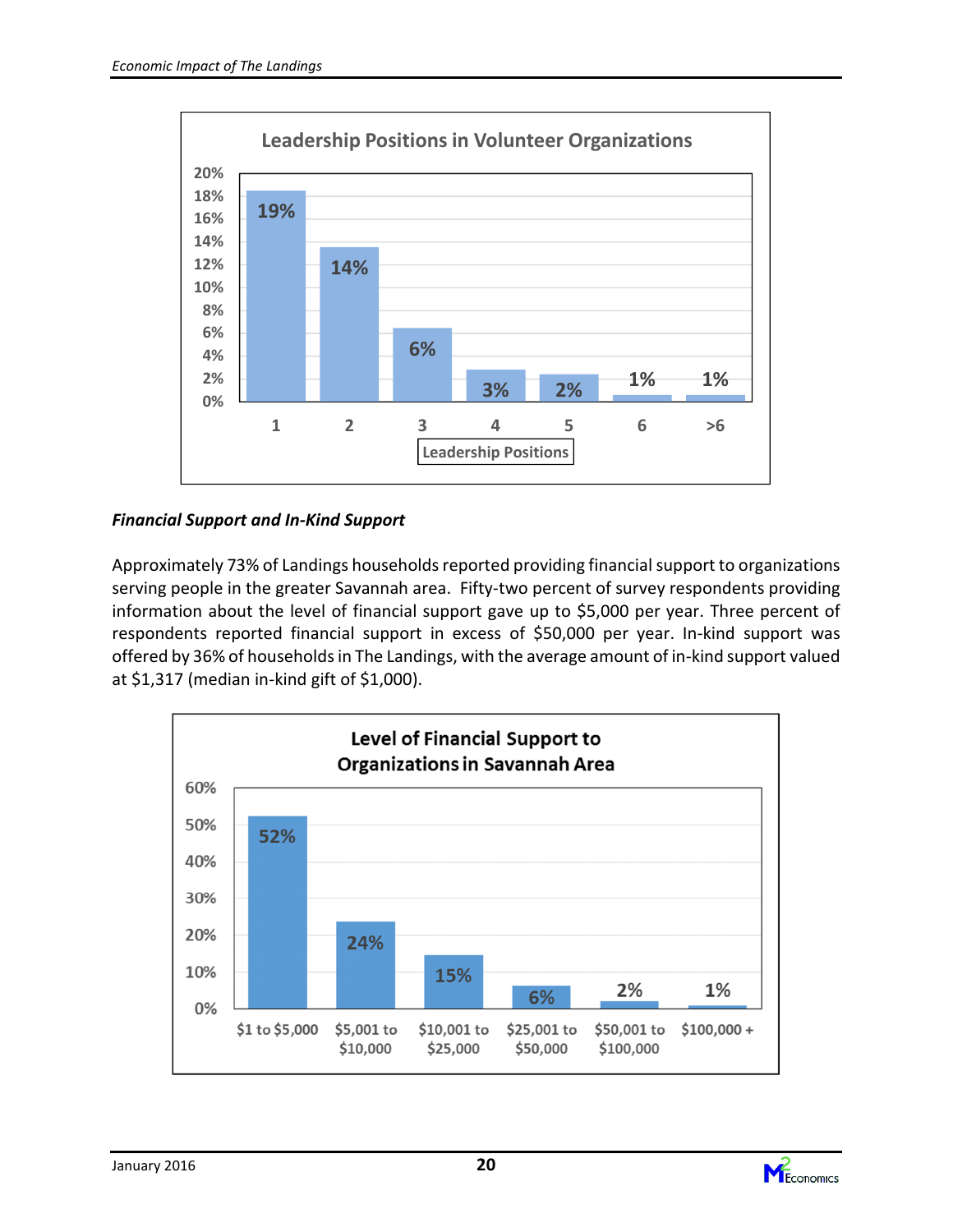## APPENDIX A. Labor Income Impacts

This appendix provides detail about the generation of employee compensation and benefits resulting from economic activity originating in The Landings. The labor income impacts are detailed first for business operation/activity and capital expenditures and then for the impact attributable to household consumer activity.

#### Business Operations/Activity and Capital Expenditure Labor Income Impact by Major Sector

Details on the direct labor income impact are provided by selected sector in the table below. This is labor income primarily supported directly by the expenditures of The Landings Club, The Landings Association, The Landings Company, and home-based small business in the community. Note that budgetary expenditure by The Landings Club, Association, and Company for labor is categorized by functional area.

| <b>Direct Labor Income Impact: Top Ten Sectors</b>                     |                     |          |  |  |  |
|------------------------------------------------------------------------|---------------------|----------|--|--|--|
|                                                                        | <b>Direct Labor</b> | Percent  |  |  |  |
|                                                                        | $Income($ \$)       | of Total |  |  |  |
| 1. Home-based small business                                           | 16,069,000          | 35.6%    |  |  |  |
| 2. Recreation                                                          | 9,115,000           | 20.2%    |  |  |  |
| B. Full-service restaurants                                            | 6,695,000           | 14.8%    |  |  |  |
| 4. Residential construction                                            | 6,670,000           | 14.8%    |  |  |  |
| 5. Maintenance and repair of nonresidential structures                 | 1,089,000           | 2.4%     |  |  |  |
| 6. Security services                                                   | 869,000             | 1.9%     |  |  |  |
| 7. Landscape services                                                  | 750,000             | 1.7%     |  |  |  |
| 8. Real estate                                                         | 557,000             | 1.2%     |  |  |  |
| 9. Ground passenger transportation                                     | 327,000             | 0.7%     |  |  |  |
| 10: Retail: building material and garden equipment and supplies stores | 286,000             | 0.6%     |  |  |  |
| <b>Total Direct Labor Income</b>                                       | 45,116,000          |          |  |  |  |

The table below provides the top ten sectors in which labor income was generated indirectly from business activity in The Landings community. These are secondary economic ripple effects on labor income beyond those reported in the above table.

| <b>Secondary Labor Income Impact: Top Ten Sectors</b>             |                  |          |  |  |  |
|-------------------------------------------------------------------|------------------|----------|--|--|--|
|                                                                   | Secondary        | Percent  |  |  |  |
|                                                                   | $Im$ pact $(\$)$ | of Total |  |  |  |
| 1. Hospitals                                                      | 1,398,000        | 7.0%     |  |  |  |
| 2. Wholesale trade                                                | 1,324,000        | 6.6%     |  |  |  |
| 3. Employment services                                            | 1,120,000        | 5.6%     |  |  |  |
| 4. Offices of physicians                                          | 947,000          | 4.7%     |  |  |  |
| 5. Accounting, tax preparation, bookkeeping, and payroll services | 665,000          | 3.3%     |  |  |  |
| 6. Real estate                                                    | 664,000          | 3.3%     |  |  |  |
| 7. Architectural, engineering, and related services               | 659,000          | 3.3%     |  |  |  |
| 8. Full-service restaurants                                       | 555,000          | 2.8%     |  |  |  |
| 9. Legal services                                                 | 500,000          | 2.5%     |  |  |  |
| 10. Non-banking finance                                           | 493,000          | 2.5%     |  |  |  |
| Total Secondary Labor Income                                      | 19,997,000       |          |  |  |  |

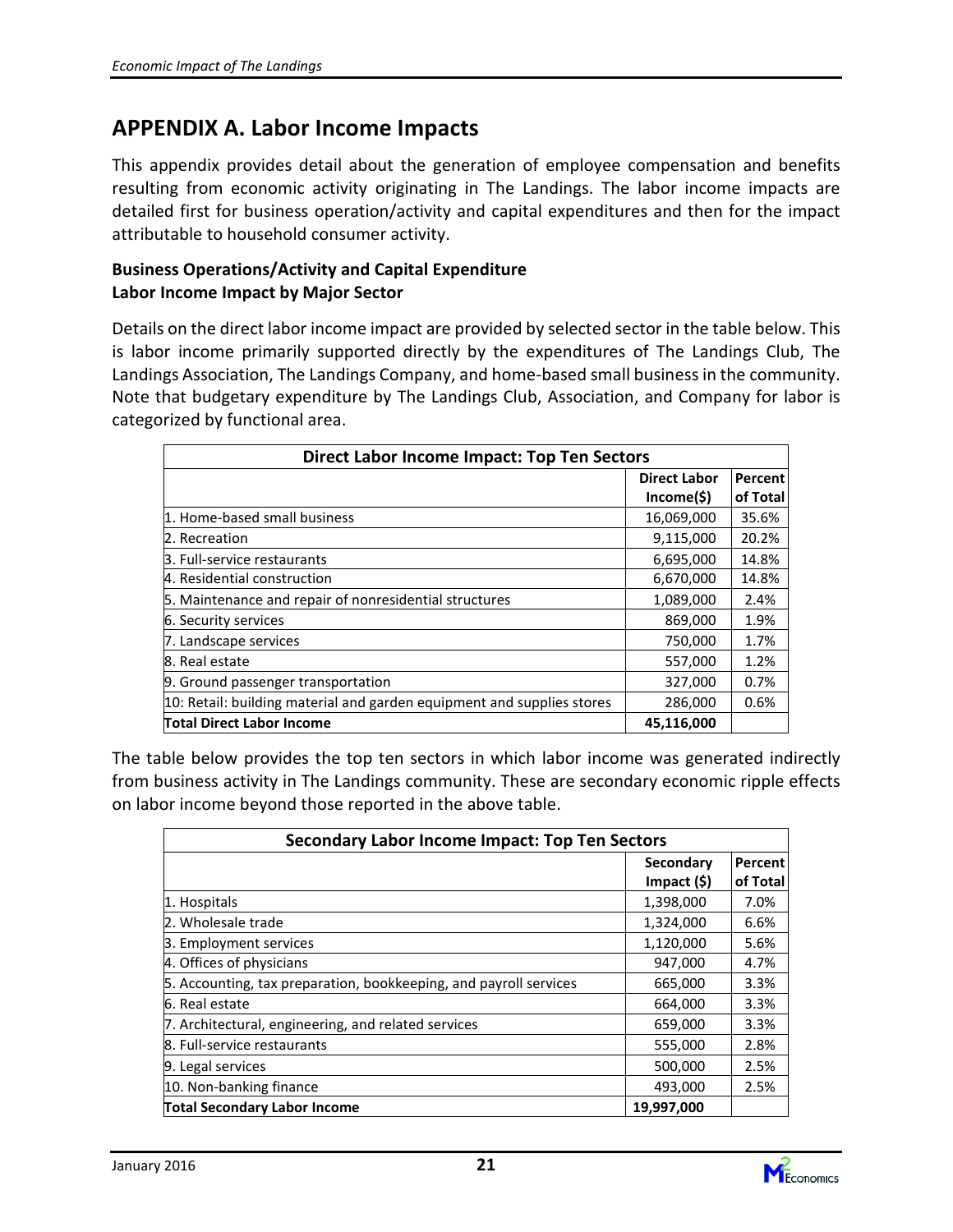#### Household Activity Labor Income Impact by Major Sector

The approximately 8,500 residents of The Landings conduct their economic lives, engaging in numerous transactions per week. This generates about \$360 million of business revenue for firms in Chatham County. Workers in these firms derive income (and benefits) from the business revenue attributable to household spending by residents in The Landings. The labor income associated with this is detailed below.

| Labor Income Impact, Household Expenditure: Top Ten Sectors        |                  |          |  |  |  |
|--------------------------------------------------------------------|------------------|----------|--|--|--|
|                                                                    | Labor Income     | Percent  |  |  |  |
|                                                                    | $Im$ pact $(\$)$ | of Total |  |  |  |
| 1. Hospitals                                                       | 14,225,000       | 12.2%    |  |  |  |
| 2. Offices of physicians                                           | 9,635,000        | 8.2%     |  |  |  |
| 3. Wholesale trade                                                 | 6,033,000        | 5.2%     |  |  |  |
| 4. Full-service restaurants                                        | 3,772,000        | 3.2%     |  |  |  |
| 5. Higher education (colleges, universities, professional schools) | 3,309,000        | 2.8%     |  |  |  |
| 6. Limited-service restaurants                                     | 2,902,000        | 2.5%     |  |  |  |
| 7. Automotive repair and maintenance                               | 2,730,000        | 2.3%     |  |  |  |
| 8. Retail: food and beverage stores                                | 2,611,000        | 2.2%     |  |  |  |
| 9. Nursing and community care facilities                           | 2,574,000        | 2.2%     |  |  |  |
| 10. Home health care services                                      | 2,533,000        | 2.2%     |  |  |  |
| Total Labor Income                                                 | 116,800,000      |          |  |  |  |

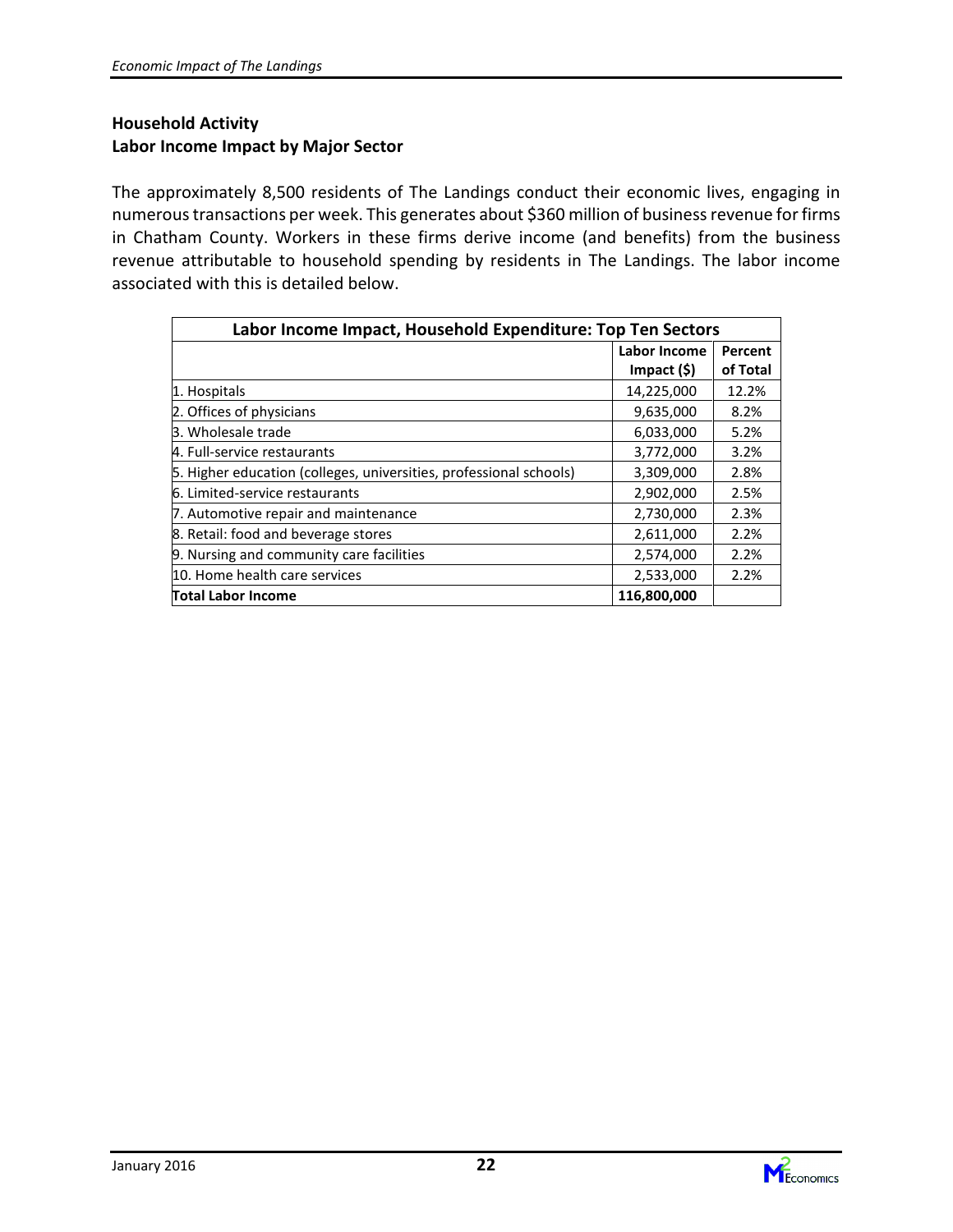# APPENDIX B. Property Tax Detail Parcels Owned in Chatham County by The Landings' Business Units

| Chatham County Property Values and Taxes Paid, 2014, by Parcel |                                                                  |             |              |                              |            |                          |
|----------------------------------------------------------------|------------------------------------------------------------------|-------------|--------------|------------------------------|------------|--------------------------|
|                                                                |                                                                  | Real        |              |                              | Total      | 2014                     |
| PIN                                                            |                                                                  | Estate      | Land         | <b>Building</b>              | Assessment | Property                 |
|                                                                | Owner of Record                                                  | Value (\$)  | Value (\$)   | Value (\$)<br>$\overline{a}$ | (\$)       | Tax $(5)$                |
| 1-0149 -01-004<br>1-0149 -01-005                               | The Landings Association, Inc.                                   | 907,200     | 907,200      |                              | 362,880    | 11,849                   |
|                                                                | The Landings Association, Inc.<br>The Landings Association, Inc. | 116,100     | 109,200      | 6,900                        | 46,440     | 1,516                    |
| 1-0149 -01-006<br>1-0163 -01-029                               | The Landings Association, Inc.                                   | 10<br>2,900 | 9<br>2,900   | 1                            | 4<br>1,160 | 38                       |
| 1-0164 -03-012                                                 | The Landings Association, Inc.                                   | 1,200       | 1,200        |                              | 480        | 16                       |
| 1-0164 -03-013                                                 | The Landings Association, Inc.                                   | 10          | 10           |                              | 4          |                          |
| 1-0164A-02-031                                                 | The Landings Association, Inc.                                   | 10          | 10           |                              | 4          | $\overline{\phantom{a}}$ |
| 1-0164A-04-010                                                 | The Landings Association, Inc.                                   | 125,700     | 125,700      |                              | 50,280     | 1,642                    |
| 1-0192 -01-003                                                 |                                                                  | 13,500      |              |                              | 5,400      | 176                      |
| 1-0195A-01-068                                                 | The Landings Association, Inc.<br>The Landings Association, Inc. | 10          | 13,500<br>10 |                              | 4          | ٠                        |
| 1-0197 -04-040                                                 |                                                                  | 35,000      | 30,800       | 4,200                        | 14,000     | 457                      |
| 1-0199 -02-028                                                 | The Landings Association, Inc.<br>The Landings Association, Inc. | 10          | 10           |                              | 4          | $\overline{\phantom{a}}$ |
| 1-0202A-01-015                                                 |                                                                  | 500         | 500          |                              | 200        | 7                        |
| 1-0215 -01-002                                                 | The Landings Association, Inc.                                   |             |              |                              |            |                          |
|                                                                | The Landings Association, Inc.                                   | 210,300     | 170,700      | 39,600                       | 84,120     | 2,747                    |
| 1-0218A-01-002                                                 | The Landings Association, Inc.                                   | 1,197,000   | 1,197,000    |                              | 478,800    | 15,635                   |
| 1-0219 -01-003                                                 | The Landings Association, Inc.                                   | 10          | 10           |                              | 4          |                          |
| 1-0257 -07-011                                                 | The Landings Association, Inc.                                   | 96,000      | 96,000       |                              | 38,400     | 1,254                    |
| 1-0259 -03-028                                                 | The Landings Association, Inc.                                   | 10          | 10           |                              | 4          |                          |
| 1-0259 -07-001                                                 | The Landings Association, Inc.                                   | 196,500     | 160,000      | 36,500                       | 78,600     | 2,567                    |
| 1-0259 -07-003                                                 | The Landings Association, Inc.                                   | 40,200      | 29,500       | 10,700                       | 16,080     | 525                      |
| 1-0259A-08-010                                                 | The Landings Association, Inc.                                   | 10          | 10           |                              | 4          |                          |
| 1-0259H-03-008                                                 | The Landings Association, Inc.                                   | 184,800     | 184,800      |                              | 73,920     | 2,414                    |
| 1-0260 -01-025                                                 | The Landings Association, Inc.                                   | 10          | 5            | 5                            | 4          | 43                       |
| 1-0260 -02-001                                                 | The Landings Association, Inc.                                   | 10          | 10           |                              | 4          |                          |
| 1-0260 -02-001M                                                | The Landings Association, Inc.                                   | 10          | ÷.           | 10                           | 4          |                          |
| 1-0260B-01-019                                                 | The Landings Association, Inc.                                   | 10          | 10           |                              | 4          |                          |
| 1-0261 -01-008                                                 | The Landings Association, Inc.                                   | 10          | 10           |                              | 4          |                          |
| 1-0261 -01-009                                                 | The Landings Association, Inc.                                   | 10          | 10           |                              | 4          |                          |
| 1-0263 -02-006                                                 | The Landings Association, Inc.                                   | 540,000     | 540,000      |                              | 216,000    | 7,053                    |
| 1-0263 -02-007                                                 | The Landings Association, Inc.                                   | 10          | 10           |                              | 4          |                          |
| 1-0315 -05-011                                                 | The Landings Association, Inc.                                   | 10          | 10           |                              | 4          |                          |
| 1-0316 -05-001                                                 | The Landings Association, Inc.                                   | 37,300      | 37,300       |                              | 14,920     | 487                      |
| 1-0316 -05-002                                                 | The Landings Association, Inc.                                   | 33,100      | 28,000       | 5,100                        | 13,240     | 432                      |
| 1-0318 -03-006                                                 | The Landings Association, Inc.                                   | 10          | 10           |                              | 4          |                          |
| 1-0324 -04-003                                                 | The Landings Association, Inc.                                   | 80,000      | 80,000       |                              | 32,000     | 1,045                    |
| 1-0324 -04-010                                                 | The Landings Association, Inc.                                   | 10          | 10           |                              | 4          |                          |